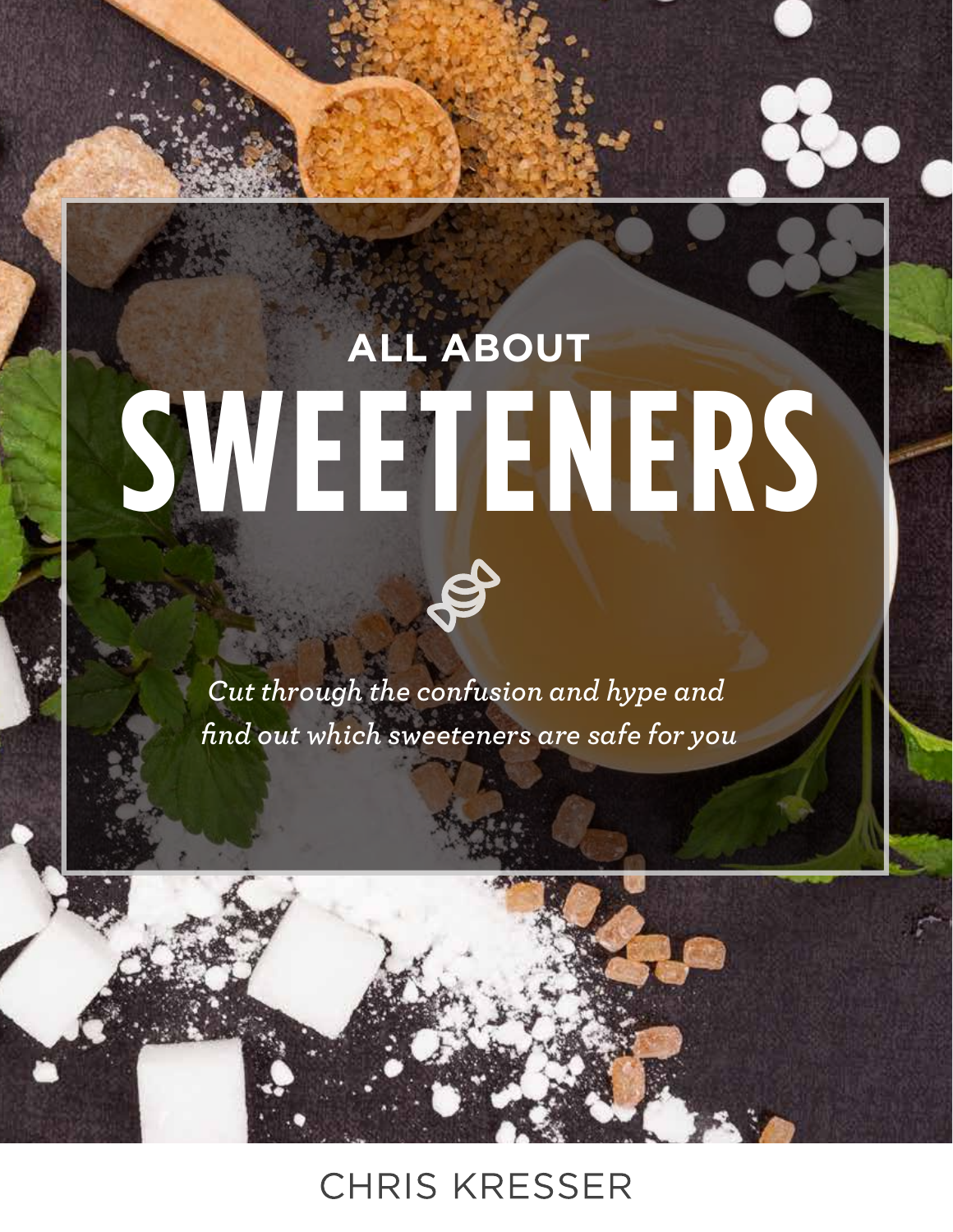#### *eBook*

## **All About Sweeteners**

Humans are hard-wired to like sweet foods. Sweet tastes are strongly tied to the reward centers in our brain, and can actually relieve pain and reduce symptoms of depression, PMS, and stress. (**[1](http://www.ncbi.nlm.nih.gov/pubmed/19083128/)**)

Unfortunately, these properties strongly dispose us to over-consume sweeteners, and it's pretty clear that the huge quantities of concentrated sweeteners consumed today are harmful to our health.

People are always searching for ways to enjoy sweet foods without the health repercussions, and this is an eBook that I hope will help you do just that! But before we jump into the nitty-gritty of different types of sweeteners and how they can fit into a healthy diet, I want to set the stage with some history and evolutionary background.

#### **SWEETENERS IN EVOLUTION**

Most of us primarily think of taste – especially sweetness – in terms of enjoyment, but sweetness is not just another source of pleasure. As omnivores, hunter-gatherers had a wide array of potential foods to choose from, and the sweet taste sensation is one of the ways humans could identify safe, non-poisonous foods with a high nutrient-to-toxin ratio.

Honey was the only concentrated sweetener available for much of human history, and common belief is that honey was quite rare, and only consumed in small quantities. While this is undoubtedly true for many hunter-gatherer groups, it doesn't appear to be true for all of them.

We can get an idea about the role of honey in Paleolithic diets by studying modern hunter-gatherer societies like the Hadza; during the wet season, honey comprises up to 20% of their diet by weight. (**[2](http://pmid.us/19350623)**) Given honey's caloric density, this likely represents a much larger portion of their total calories. When asked to rank their dietary staples in order of preference, honey was ranked highest, above meat, berries, tubers, and baobab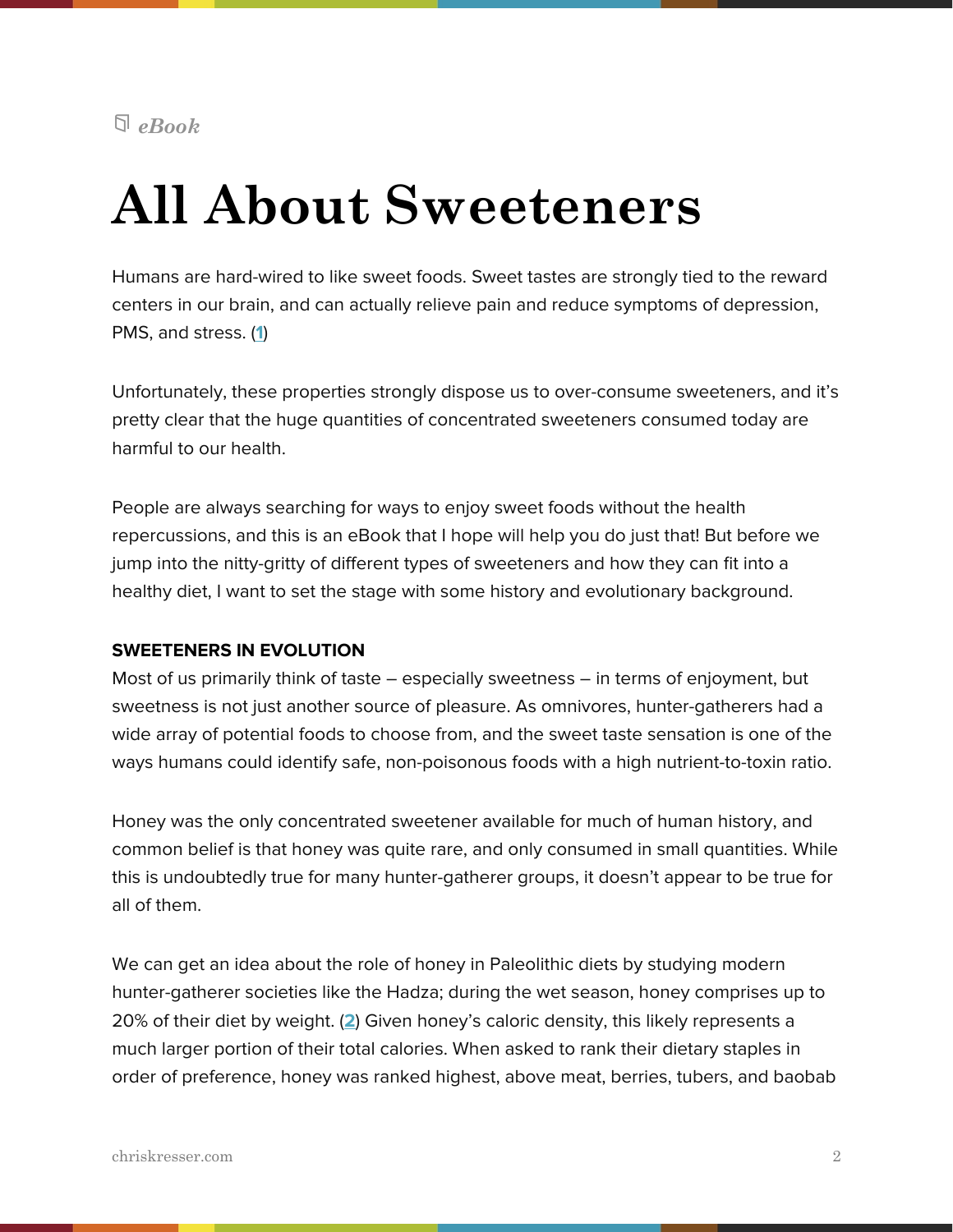(a large tree fruit). The Mbuti pygmies of the Congo can obtain up to 80% of their calories from honey, although only during the 2-month honey season. (**[3](http://www.ncbi.nlm.nih.gov/pubmed/8672404)**)

One interesting paper hypothesized that honey was actually far more abundant throughout early history than we typically acknowledge, and that the consumption of honey at certain times in history may rival our current consumption of sweeteners. (**[4](http://www.ncbi.nlm.nih.gov/pubmed/8672404)**) Some researchers have even posited that honey, along with meat and starchy tubers, helped make us human by providing concentrated glucose to support brain growth. (**[5](http://www.tandfonline.com/doi/abs/10.1080/07409710.2011.630618#.U0WgvF5ptG4)**) Although it's impossible to know exactly how much honey early humans had access to, we do know that people went to great lengths to obtain honey, even when other foods were more readily available. (**[6](http://www.tandfonline.com/doi/abs/10.1080/07409710.2011.630618#.U0WgvF5ptG4)**, **[7](http://www.ncbi.nlm.nih.gov/pubmed/8672404)**)

#### **THE EVOLUTION OF SWEETENERS**

Once hunter-gatherers began settling down, humans gradually discovered new sources of concentrated sugars. Maple syrup was introduced by Native Americans, and became popular in North America. (**[8](http://pubs.acs.org/doi/pdf/10.1021/ed084p1647)**) Jaggery, produced from sugar cane, became popular in India and its use is still widespread. (**[9](http://www.panelamonitor.org/documents/195/jaggery-a-traditional-indian-sweetener/)**) Some sweeteners common in early China include "tree honey" and "thorn honey," both extracted from different plants. (**[10](http://books.google.com/books?hl=en&lr=&id=Fo087ZxohA4C&oi=fnd&pg=PR17&dq=)**) And in the 17th or 18th century, table sugar surpassed all of these traditional foods and became the world's leading sweetener. (**[11](http://www.ncbi.nlm.nih.gov/pubmed/14627752)**)

Fast forward to 1970, when the average American's consumption of added sugar was 23.7 teaspoons per person per day according to loss-adjusted availability data. (**[12](http://www.ers.usda.gov/data-products/food-availability-(per-capita)-data-system.aspx#.U0U6Gl5ptG5)**) By 2012, that amount had increased to 24.7 teaspoons, and the percentage of total calories obtained from sweeteners had risen from 13% in 1977 to 16%. (**[13](http://www.ncbi.nlm.nih.gov/pubmed/14627752)**) Significantly, 80% of this increase was from sugar-sweetened beverages, rather than solid food.

#### **CHANGING ATTITUDE TOWARDS SWEETENERS**

Amidst all this background, I think it's particularly interesting to note the shift in attitude towards sweeteners. For modern hunter-gatherers like the Hadza, a sweetener (honey, in their case) is just another food, albeit a highly prized one. We can probably assume that traditional hunter-gatherers didn't have a conception of "healthy" and "unhealthy" like we do today, and if they did, they probably would have classified concentrated sweeteners as one of their "healthiest" foods, because they provide ample nutrients without causing illness.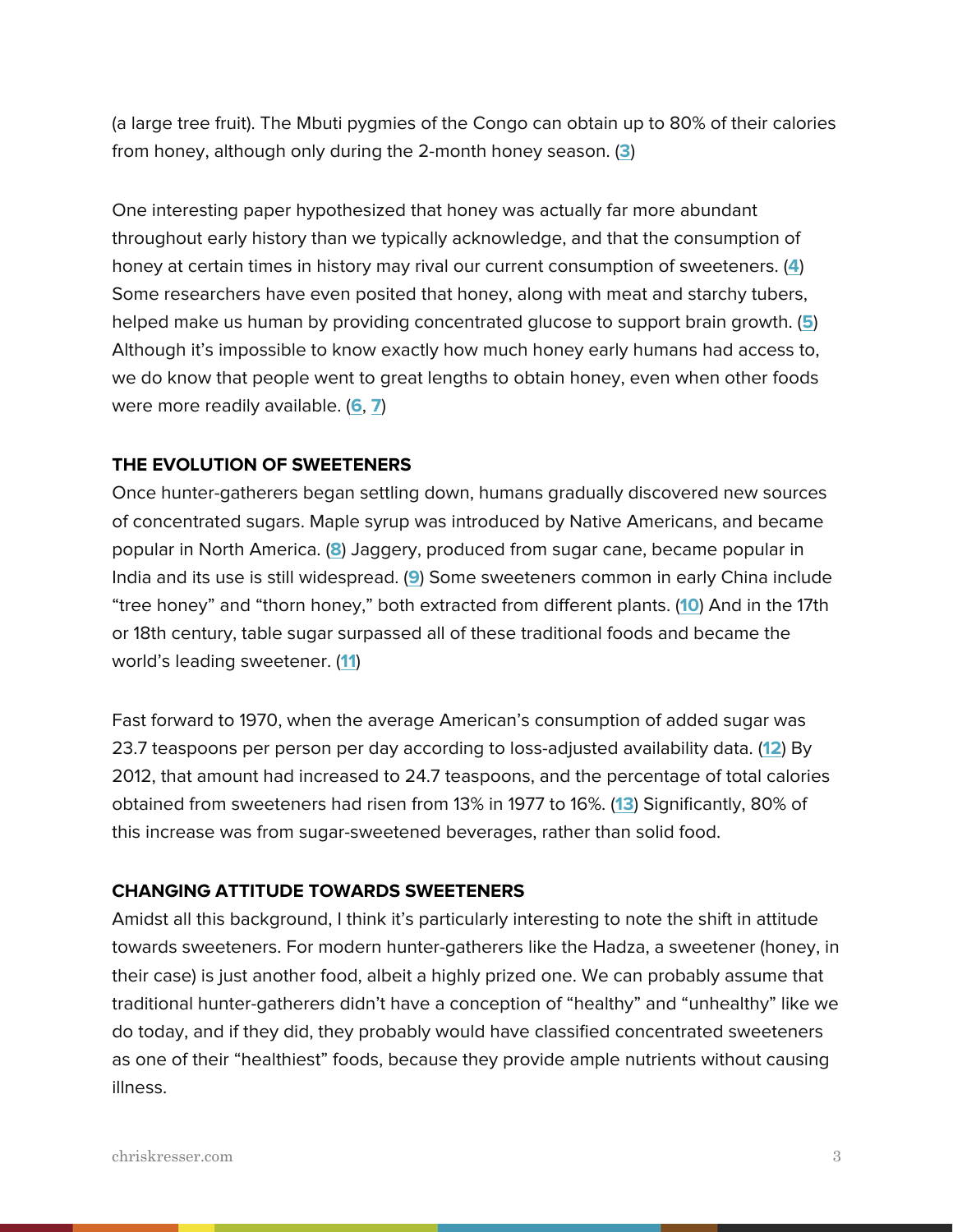Now our beliefs are quite different – opposite, in fact. Most of us have become conditioned to think of "sweet" as "unhealthy," and instead of using sweet taste as a guide to the most calorie-dense foods, people are trying to figure out how to avoid caloric density, while still enjoying sweet tastes. This can be seen in the widespread use of non-caloric sweeteners, as well as the current research into sweet-tasting proteins that could sweeten foods without triggering an insulin response. (**[15](http://www.ncbi.nlm.nih.gov/pubmed/23994809)**)

And along with the desire to limit caloric density in general, there's now a growing fear of sugar itself, and refined sweeteners such as table sugar and HFCS are often labeled 'toxins.' This is a dramatic shift from our evolutionary background, where sweetness signaled safety and a lack of toxins.

This brief history of sweeteners leaves us with many questions. If the Hadza obtain a large portion of calories from sweeteners, why can't we? What makes traditional sweeteners like honey so different from table sugar, and for that matter, which sweeteners are healthiest? Why has sugar become such a bane to our health? Is it really addictive? And ultimately, how can sweeteners fit into a healthy diet? These are all questions I'll attempt to answer in this eBook.

## **Does It Matter If A Sweetener Is "Natural"?**

The ancestral health community and other heath-conscious bloggers have increasingly embraced natural sweeteners such as honey, stevia, and maple syrup as healthier alternatives to refined sugar. But just how much healthier, really, are these natural sweeteners?

I'll now review the three major "natural" sweeteners typically used by Paleo dieters, and determine whether or not these foods belong in a healthy eating plan.

#### **HONEY**

As I mentioned before, honey has long been an important food in the human diet. Its fructose to glucose ratio is similar to that of high fructose corn syrup, with about 38% fructose and 31% glucose (the rest being primarily water). (**[16](http://www.ncbi.nlm.nih.gov/pubmed/19155427)**) Honey also contains enzymes and other proteins, trace minerals, flavonoids and other polyphenols.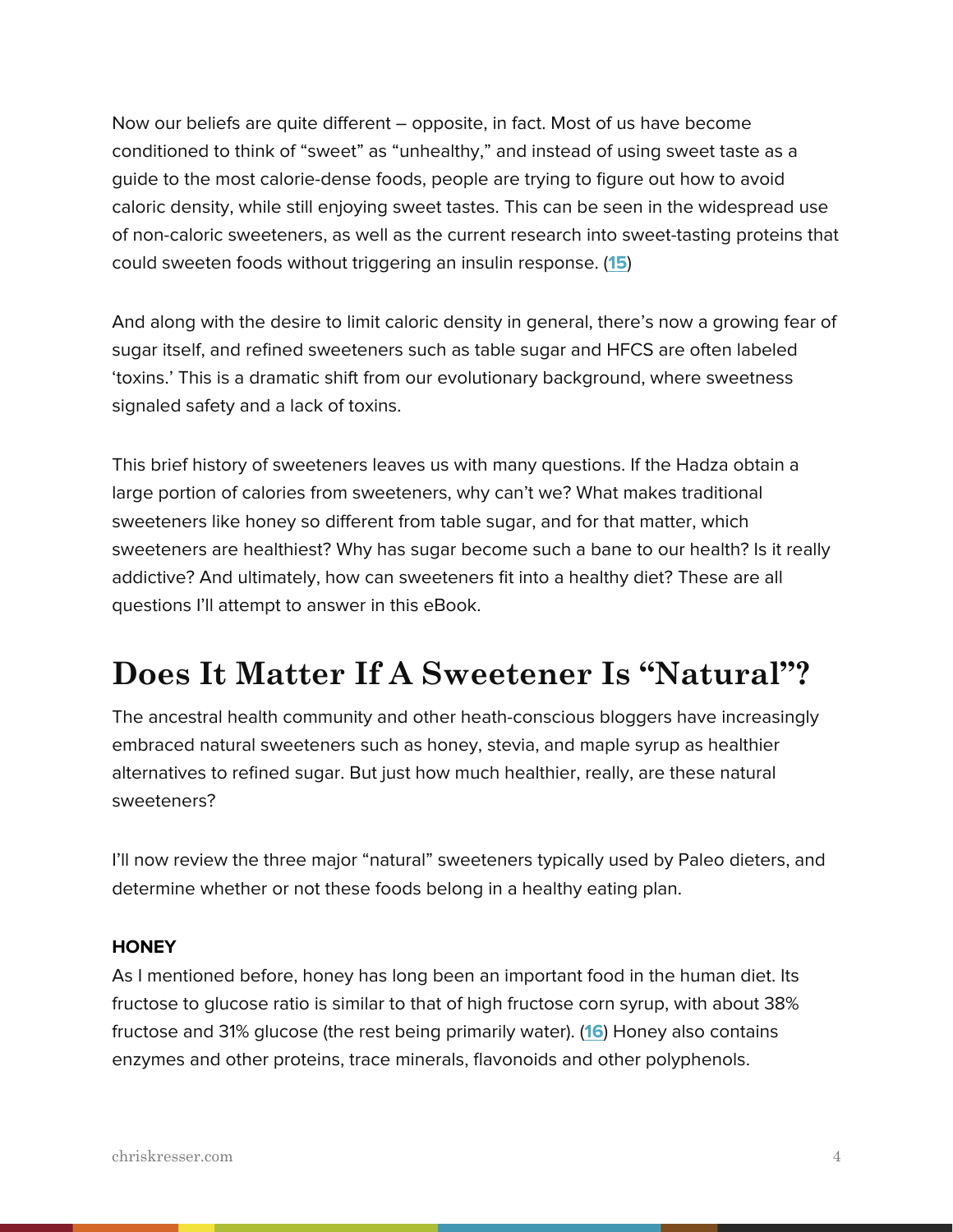Although honey is "Paleo" even in the strictest sense, it can be easy to think of it as just another source of sugar; better than table sugar, perhaps, but still an indulgence that should be kept to an absolute minimum. Sugar is sugar, right? On the contrary, increasing evidence indicates that honey is a functional food with uniquely beneficial physiological effects.

For example, two human studies found that supplementing with 3-5 tbsp of honey per day (depending on body weight) increases serum antioxidant levels, including vitamin C and glutathione reductase. (**[17](http://www.ncbi.nlm.nih.gov/pubmed/12617614)**, **[18](http://www.ncbi.nlm.nih.gov/pubmed/12935325)**) In another study, the same dose of honey lowered plasma prostaglandin levels by 48-63% after 15 days, signaling a reduction in inflammation. (**[19](http://www.ncbi.nlm.nih.gov/pubmed/12935324)**)

In overweight and obese patients, consumption of about 3.5 tbsp honey per day for a month resulted in lower LDL cholesterol, triglycerides, and C-reactive protein (particularly in people with elevated values), and higher HDL cholesterol. (**[20](http://www.ncbi.nlm.nih.gov/pubmed/18454257)**) In another study, honey also reduced levels of homocysteine and blood glucose. (**[21](http://www.ncbi.nlm.nih.gov/pubmed/15117561)**)

Honey also has antibacterial activity, and can shorten the duration of acute bacterial diarrhea in children. (**[22](http://www.ncbi.nlm.nih.gov/pmc/articles/PMC1416773/)**) Honey might even be an effective treatment in some cases of h. pylori infection. (**[23](http://link.springer.com/article/10.1007%2Fs12349-009-0051-6)**) Other potential benefits of honey include antiviral, antitumor, and antimutagenic effects, and reduction of IBD-associated inflammation, but these have yet to be tested on humans. (**[24](http://link.springer.com/article/10.1007%2Fs12349-009-0051-6)**) So it would appear that honey has many benefits that outweigh the potential downsides of consuming a concentrated sweetener. I recommend using raw honey, which will have the most enzymes and nutrients when destructive heat has not been used.

#### **STEVIA**

Stevia continues to be a contentious topic in the ancestral health world, with some respected bloggers **[endorsing it heartily](http://www.marksdailyapple.com/stevia/#axzz3136cCQpT)** and others **[cautioning against it](http://www.thepaleomom.com/2013/03/teaser-excerpt-from-the-paleo-approach-the-trouble-with-stevia.html)**. Although I've seen good points raised by both sides, the majority of the evidence indicates that stevia, used in reasonable quantities, is a harmless (and possibly beneficial) natural sweetener.

Because stevia contains almost no calories, one potential issue with stevia is that the sweet taste without the influx of sugar might confuse our insulin response (I'll talk about this at length when I cover artificial sweeteners). While this is an understandable concern,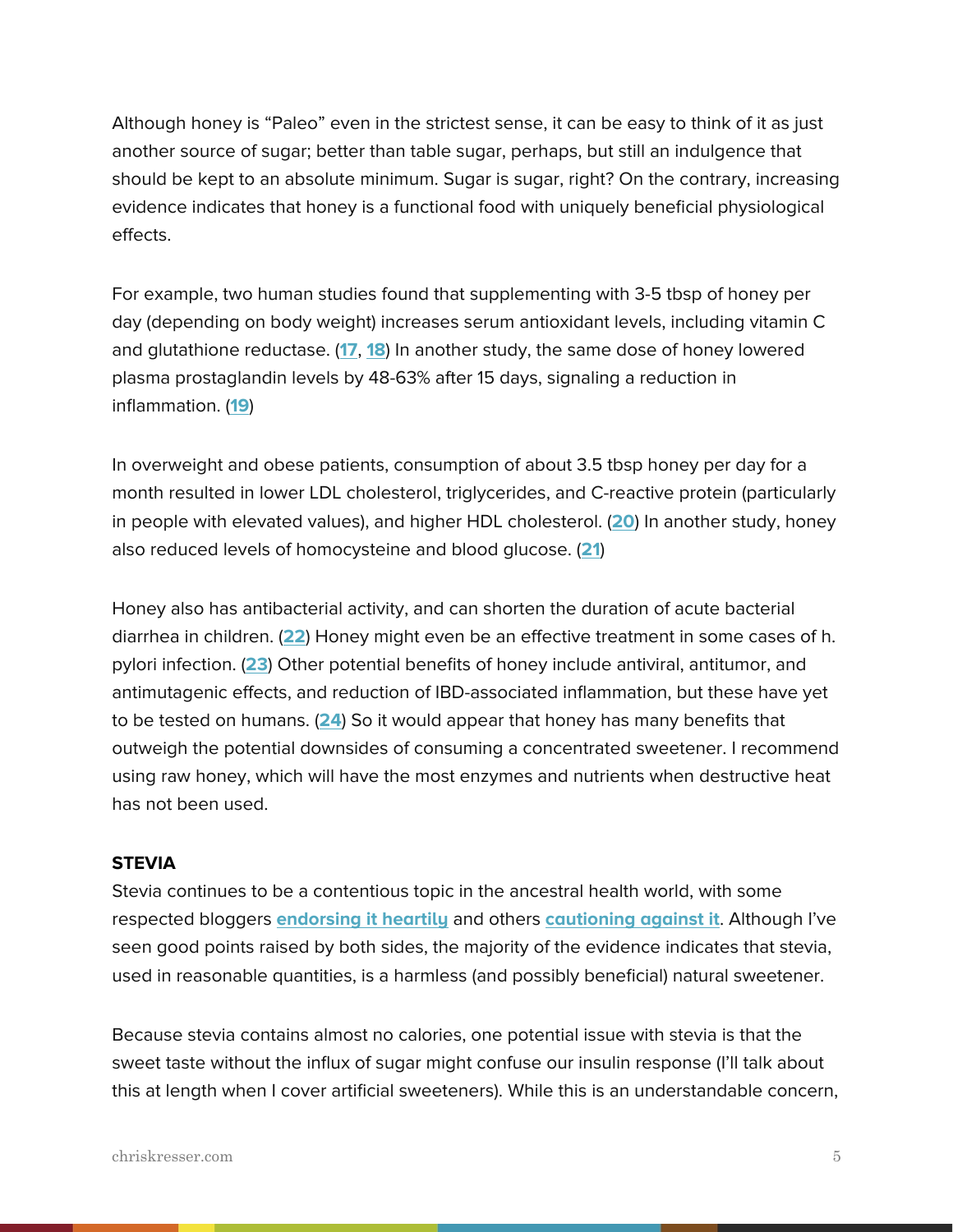stevia has actually been used traditionally as a treatment for diabetics and may actually improve blood sugar control. (**[25](http://www.ncbi.nlm.nih.gov/pubmed/23140911)**)

In one study, participants were given a dose of either sucrose or stevia before lunch. Compared with the sucrose preload, the stevia preload resulted in lower blood sugar after the meal and a lower insulin load, even compared with aspartame. (**[26](http://www.ncbi.nlm.nih.gov/pubmed/20303371)**) Also, even though the stevia provided fewer calories than the sucrose, participants didn't compensate by consuming more calories at lunch.

Another small study with 16 volunteers found that 5-gram doses of stevia extract every 6 hours for three days improved glucose tolerance. (**[27](http://www.ncbi.nlm.nih.gov/pubmed/3651629)**) In insulin-resistant and diabetic rats, stevia improved insulin sensitivity, glucose tolerance, and liver and kidney function. (**[28](http://www.ncbi.nlm.nih.gov/pubmed/16278783)**, **[29](http://www.ncbi.nlm.nih.gov/pubmed/23140911)**, **[30](http://www.ncbi.nlm.nih.gov/pubmed/15729617)**)

Stevia has also been called into question due to its potential negative impact on fertility. Stevia was used traditionally in South America as a contraceptive, although we don't know how effective it was, and results from animal studies have been mixed.

One study found that doses of stevioside up to 2.5g/kg bodyweight per day didn't affect the fertility of hamsters, even after three generations. (**[31](http://www.ncbi.nlm.nih.gov/pubmed/1874950)**) For a human, this would translate to about 0.34g/kg, so a person weighing 70 kg (about 150 lbs) would need to consume almost 24 stevia packets every single day to reach that dose. That's far more than anyone would reasonably consume, even if they were consciously trying to maximize their stevia intake.

Although two other studies did find that stevia reduced fertility in male and female rats, those conclusions have since been refuted by studies using more reliable methods. (**[32](http://www.ncbi.nlm.nih.gov/pubmed/14561506)**, **[33](http://www.ncbi.nlm.nih.gov/pubmed/10619379)**, **[34](http://www.ncbi.nlm.nih.gov/pubmed/17744732)**) Overall, the risk of negatively impacting fertility by consuming moderate amounts of stevia is very slim, but I would still advise people to be wary of stevia if they're struggling with infertility.

As for other potential benefits of stevia, a 2-year RCT in Chinese adults with mild hypertension found that taking 500mg of stevioside powder 3 times per day significantly reduced blood pressure compared with baseline and placebo, from an average of 150/95 to 140/89. (**[35](http://www.ncbi.nlm.nih.gov/pubmed/14693305)**) However, smaller doses didn't provide the same benefit, and there isn't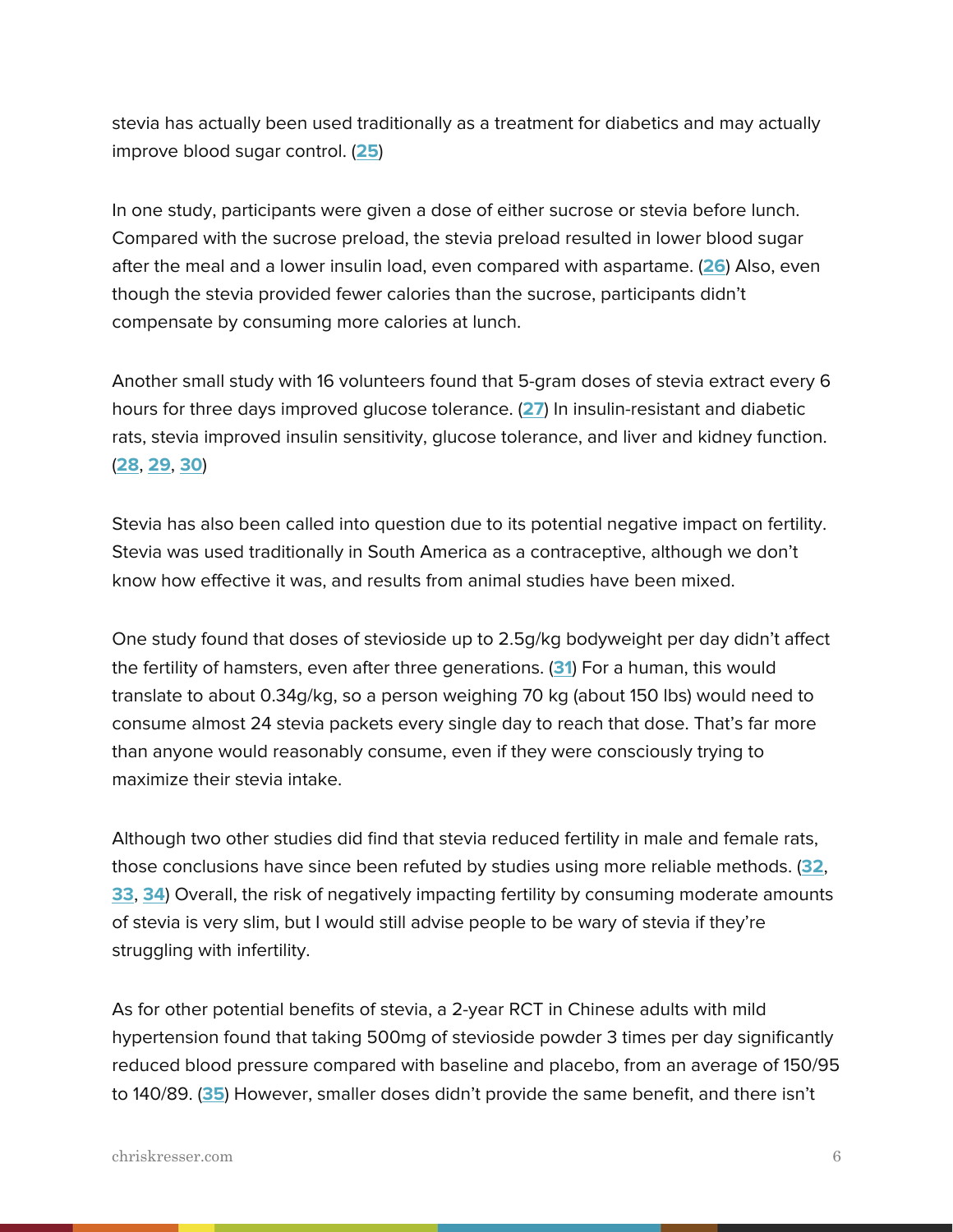enough evidence to recommend large doses of stevia as a supplement to **[lower blood](http://chriskresser.com/6-ways-to-lower-blood-pressure-by-changing-your-diet)  [pressure](http://chriskresser.com/6-ways-to-lower-blood-pressure-by-changing-your-diet)**. (**[36](http://www.ncbi.nlm.nih.gov/pubmed/16775813)**)

Finally, stevia appears to have anti-cancer, anti-inflammatory, antioxidant, and antibacterial properties, but thus far we don't know whether these properties have practical significance in humans. (**[37](http://www.ncbi.nlm.nih.gov/pubmed/19961353)**, **[38](http://www.sciencedirect.com/science/article/pii/S0308814611017559)**) Ultimately, I think stevia is a good sweetener to use for those who have blood sugar control issues and would prefer to use a non-caloric sweetener.

#### **MAPLE SYRUP, COCONUT SUGAR, AND MOLASSES**

Maple syrup, coconut sugar, and molasses are other popular natural sweeteners, but they don't have the modern research or the traditional background that honey and stevia do. Composition-wise, they're all relatively similar: they're mostly sucrose, with some free glucose and fructose. (**[39](http://ndb.nal.usda.gov/)**) They all contain some minerals such as calcium, zinc, and iron, but they're not going to contribute all that much to your daily mineral needs. (The exception to this might be molasses, which contains 20% of the daily value for potassium, 10% DV for calcium and vitamin B6, 15% DV for iron, and 8% DV for magnesium in just a tablespoon. (**[40](http://wholesomesweeteners.com/Products/productdetail/tabid/170/PId/25/Organic-Molasses.aspx)**))

All three are lower on the glycemic index than white sugar, which falls at around 65, with the award-winner being coconut sugar at 35. (**[41](http://coconutpalmsugar.com/Glycemic_Index_Explained.html)**) Maple syrup has gotten a little research attention, and preliminary analytical and in vitro studies show that it has antioxidant and anticancer properties, as well as potential for the management of type 2 diabetes. (**[42](http://www.ncbi.nlm.nih.gov/pubmed/20132041)**, **[43](http://www.ncbi.nlm.nih.gov/pubmed/23122108)**, **[44](http://www.sciencedirect.com/science/article/pii/S1756464611000296)**, **[45](http://cfs.nrcan.gc.ca/publications?id=28297)**) However, this isn't anywhere near being of clinical significance for humans.

If you're just looking for an alternative to refined sugar to use occasionally, all of these are fine sweetener choices; they're natural, minimally processed (depending on the quality you purchase), and still contain the minerals and phytonutrients that occur naturally. They also have favorable fructose:glucose ratios, which can be an important consideration for those with gut issues or fructose intolerance. (This is one reason I don't recommend agave nectar.)

But if you're looking for health benefits beyond simply replacing refined sugar with something a little healthier, current research (and tradition) sides with honey and stevia.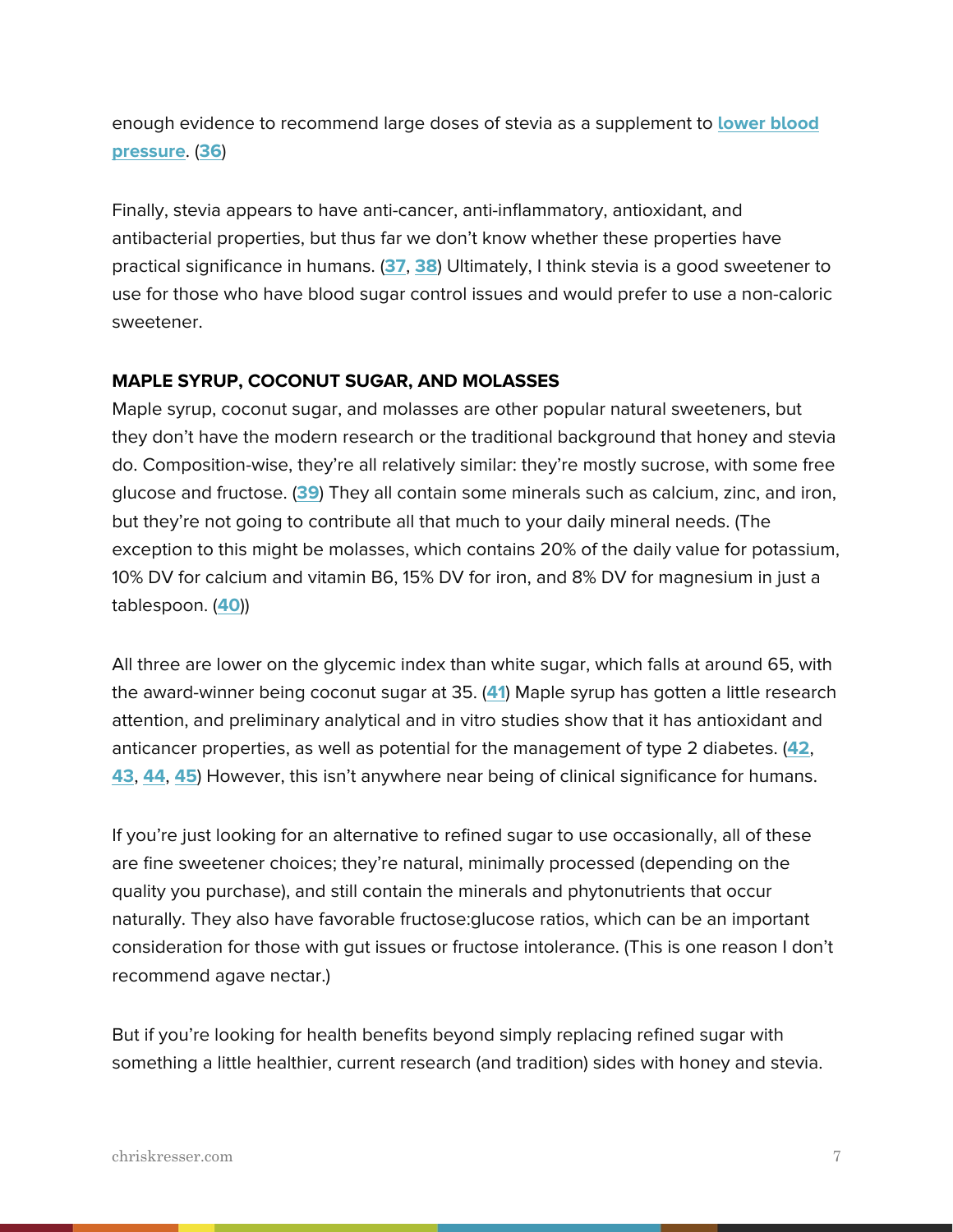## **What About Artificial Sweeteners?**

Artificial sweeteners continue to be a controversial public health issue, and the research keeps coming. In fact, a **[new study](http://www.sciencedaily.com/releases/2014/05/140527085124.htm)** on artificial sweeteners and weight loss was just published in May of 2014, and the **[FDA approved a new artificial sweetener](http://www.latimes.com/science/la-sci-fda-artificial-sweetener-20140521-story.html)** (advantame) in the same week.

On one hand, many people are adamantly opposed to the use of artificial sweeteners because of the purported link with increased risk for cancer and other diseases. But on the other hand, artificial sweeteners are becoming increasingly popular as people try to reduce calorie consumption and lose weight.

There's too much research out there to cover comprehensively in an eBook, but I'll try to cover these basics: will artificial sweeteners give you cancer or other diseases? Do they actually help with weight loss, or do they hurt? And ultimately, should you be eating them?

#### **CANCER**

Artificial sweeteners were first tied to cancer risk in the 1970's after a study showed that a combination of saccharin and cyclamate (another early artificial sweetener) caused bladder cancer in lab rats. The mechanism behind these effects was later found to be specific to rats and not generalizable to other animals or humans (in these rats, comparable doses of vitamin C can also cause bladder cancer), and further studies demonstrated that neither sweetener is carcinogenic. (**[46](http://www.ncbi.nlm.nih.gov/pubmed/15367404)**, **[47](http://www.ncbi.nlm.nih.gov/pubmed/15367404)**)

However, this study cast a shadow of doubt over artificial sweeteners, and thanks in part to the media's penchant for blowing things way out of proportion, the reputation of artificial sweeteners has never recovered.

A later study suggested a link between aspartame consumption and brain tumors. The authors based this hypothesis on the fact that both brain cancer and aspartame consumption had increased since 1980 – despite not knowing whether the people getting brain tumors actually consumed artificial sweeteners – and on a rat study where aspartame supplemented diets led to the formation of brain tumors. (**[48](http://www.ncbi.nlm.nih.gov/pubmed/8939194)**)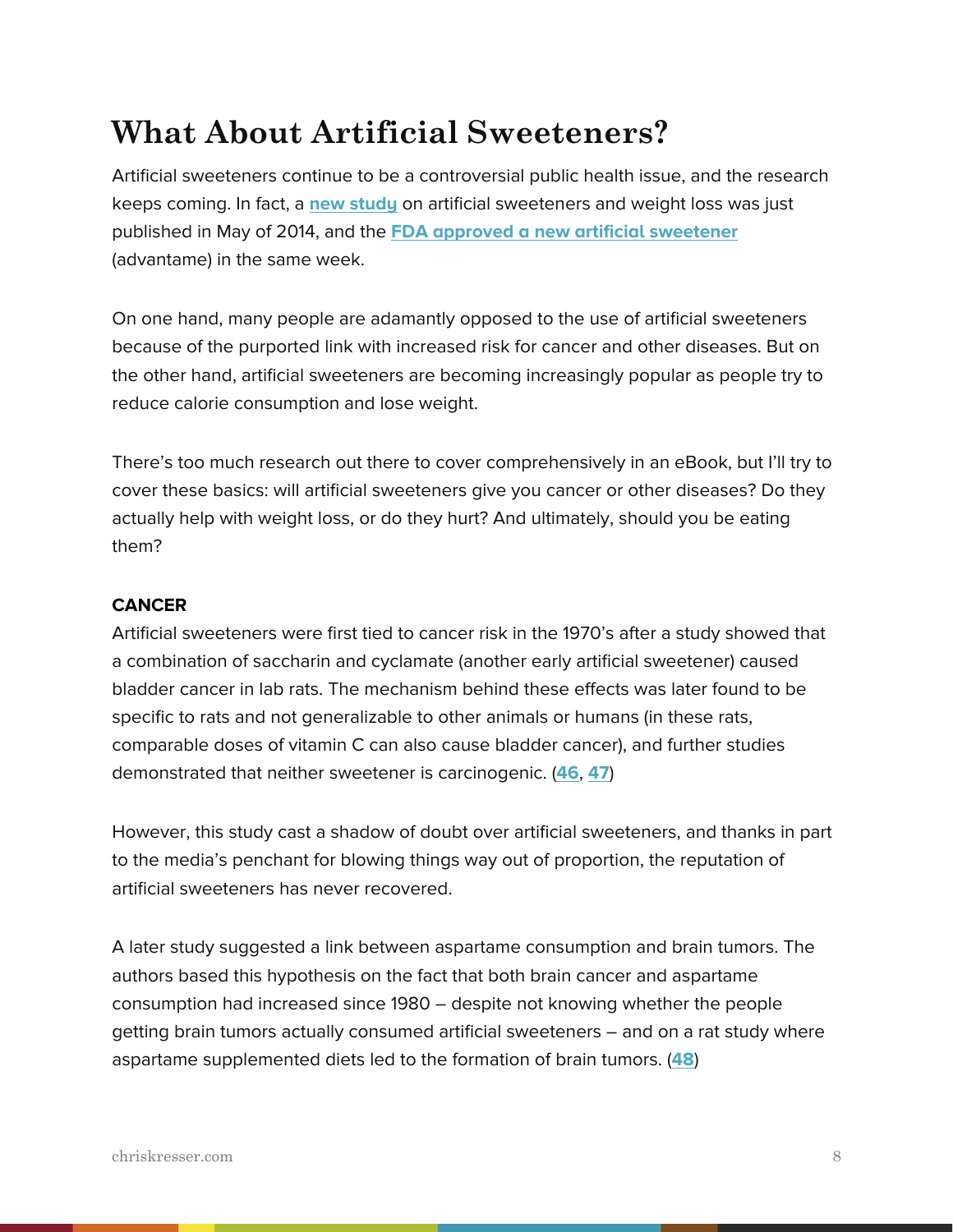This association has been more or less dismissed by the research community because three case-control studies have found no association between brain tumors and aspartame consumption, and subsequent animal studies haven't been able to replicate the aspartame-induced brain tumors found in the original rat study. (**[49](http://www.ncbi.nlm.nih.gov/pubmed/23891579)**)

Artificial sweeteners have also been implicated in the development of lymphoma and leukemia, and one observational study found a weak link between artificial sweetener consumption and development of non-Hodgkin lymphoma and multiple myeloma in men, but not in women. (**[50](http://www.ncbi.nlm.nih.gov/pubmed/23097267)**) The study authors concluded that due to the inconsistency in their results, there isn't likely a causal link, although it can't be ruled out.

Artificial sweeteners have also been tested for associations with other cancers, including breast, pancreatic, stomach, colon, and endometrium, with no correlations found. (**[51](http://www.ncbi.nlm.nih.gov/pubmed/23891579)**) Based on the evidence, I don't think artificial sweeteners are a huge risk factor for cancer, although the possibility can't be ruled out and caution is warranted.

#### **DIABETES, HEART DISEASE, AND METABOLIC SYNDROME**

Artificial sweeteners have also been increasingly tied to increased risk for developing metabolic syndrome and related diseases such as diabetes and cardiovascular disease. Numerous observational studies have attempted to parse out a consistent association with disease risk, but for every study that has linked artificial sweetener consumption with metabolic syndrome, heart disease, or diabetes, there's another that has found no association. (**[52](http://www.ncbi.nlm.nih.gov/pubmed/23850261)**, **[53](http://www.ncbi.nlm.nih.gov/pubmed/24190652)**, **[54](http://www.ncbi.nlm.nih.gov/pubmed/23891579)**)

This inconsistency shouldn't come as a surprise, given the inherent limitations of observational evidence, but because there's little to no clinical evidence in humans to test these hypotheses, the effect of artificial sweeteners on risk for these diseases remains inconclusive.

#### **PRE-TERM DELIVERY**

There has been concern in recent years over a potential link between artificial sweetener consumption and pre-term delivery, prompted by two observational studies published in 2010 and 2012. (**[55](http://www.ncbi.nlm.nih.gov/pubmed/20592133)**, **[56](http://www.ncbi.nlm.nih.gov/pubmed/22854404)**) These studies have significant limitations: the associations are small and not linearly dose-dependent; not all artificially-sweetened beverages were accounted for; and women who consume more artificially sweetened drinks also tend to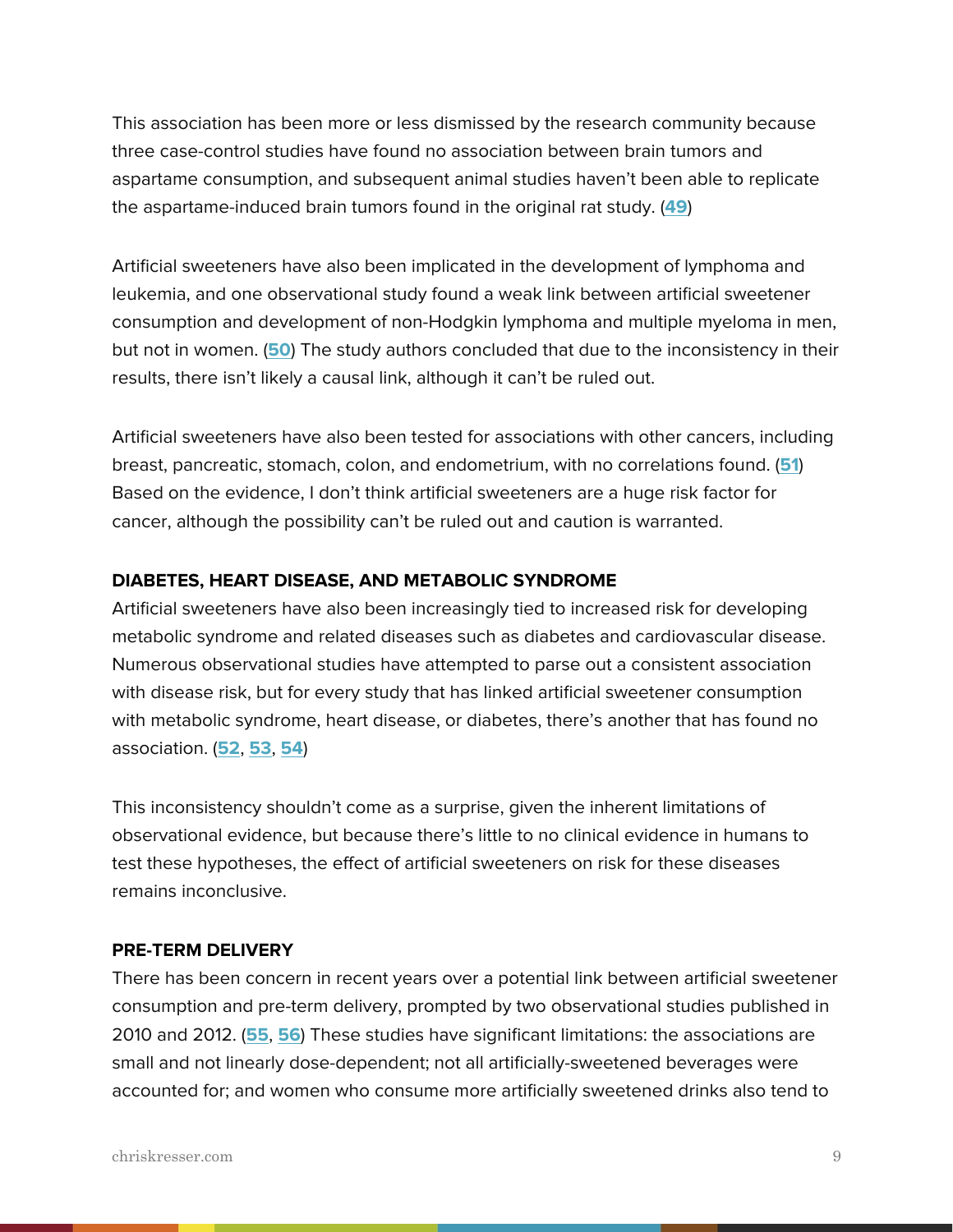smoke more, have higher BMI, and lower socioeconomic status. (**[57](http://www.ncbi.nlm.nih.gov/pubmed/23891579)**) All told, the risk seems small, but I would advise pregnant women to avoid artificial sweeteners just to be on the safe side.

#### **WEIGHT LOSS**

For most people, the primary motivation for consuming artificial sweeteners is a desire to reduce calorie consumption and lose weight. But do artificial sweeteners actually help achieve that goal? Yet again, the evidence is mixed. Many observational studies have found a positive association between artificial sweetener intake and obesity, but in this situation, reverse-causality is particularly likely. (**[58](http://www.ncbi.nlm.nih.gov/pubmed/24345988)**, **[59](http://www.ncbi.nlm.nih.gov/pubmed/24190652)**, **[60](http://www.ncbi.nlm.nih.gov/pubmed/23845273)**, **[61](http://www.ncbi.nlm.nih.gov/pubmed/23850261)**)

In other words, while it's possible that artificial sweeteners contributed to weight gain in these studies, it's also possible that people who are overweight are more likely to choose diet beverages and other artificially sweetened foods in an effort to lose weight. We also have a decent number of clinical trials testing the weight loss effects of artificial sweeteners in humans, although many are too short-term to have much practical significance.

In one study, overweight subjects were given supplements of either sucrose or artificial sweeteners for 10 weeks. (**[62](http://www.ncbi.nlm.nih.gov/pubmed/12324283)**) At the end of the trial period, subjects in the artificial sweetener group on average had experienced a reduction in weight, fat mass, and blood pressure, while subjects in the sucrose group gained weight and had increased blood pressure.

A study just published this week on weight loss and artificial sweeteners was surprisingly positive: over a 12-week period, participants who were instructed to drink 24 ounces of artificially sweetened beverages every day actually lost more weight than participants who were instructed to drink 24 ounces of water daily. (**[63](http://onlinelibrary.wiley.com/doi/10.1002/oby.20737/full)**) (It's worth noting that this study was fully funded by The American Beverage Association.) Other trials have also shown successful calorie reduction and weight loss in participants who consumed artificial sweeteners (usually in the form of beverages). (**[64](http://onlinelibrary.wiley.com/doi/10.1111/j.1467-3010.2006.00564.x/abstract)**, **[65](http://www.ncbi.nlm.nih.gov/pubmed/22301929)**, **[66](http://www.ncbi.nlm.nih.gov/pubmed/22573785)**)

Based on this evidence, it seems that artificial sweeteners can be helpful for weight loss in some circumstances, at least over the short term. However, due to the limited nature of these studies and the evidence I'll present next, I hesitate to draw any conclusions.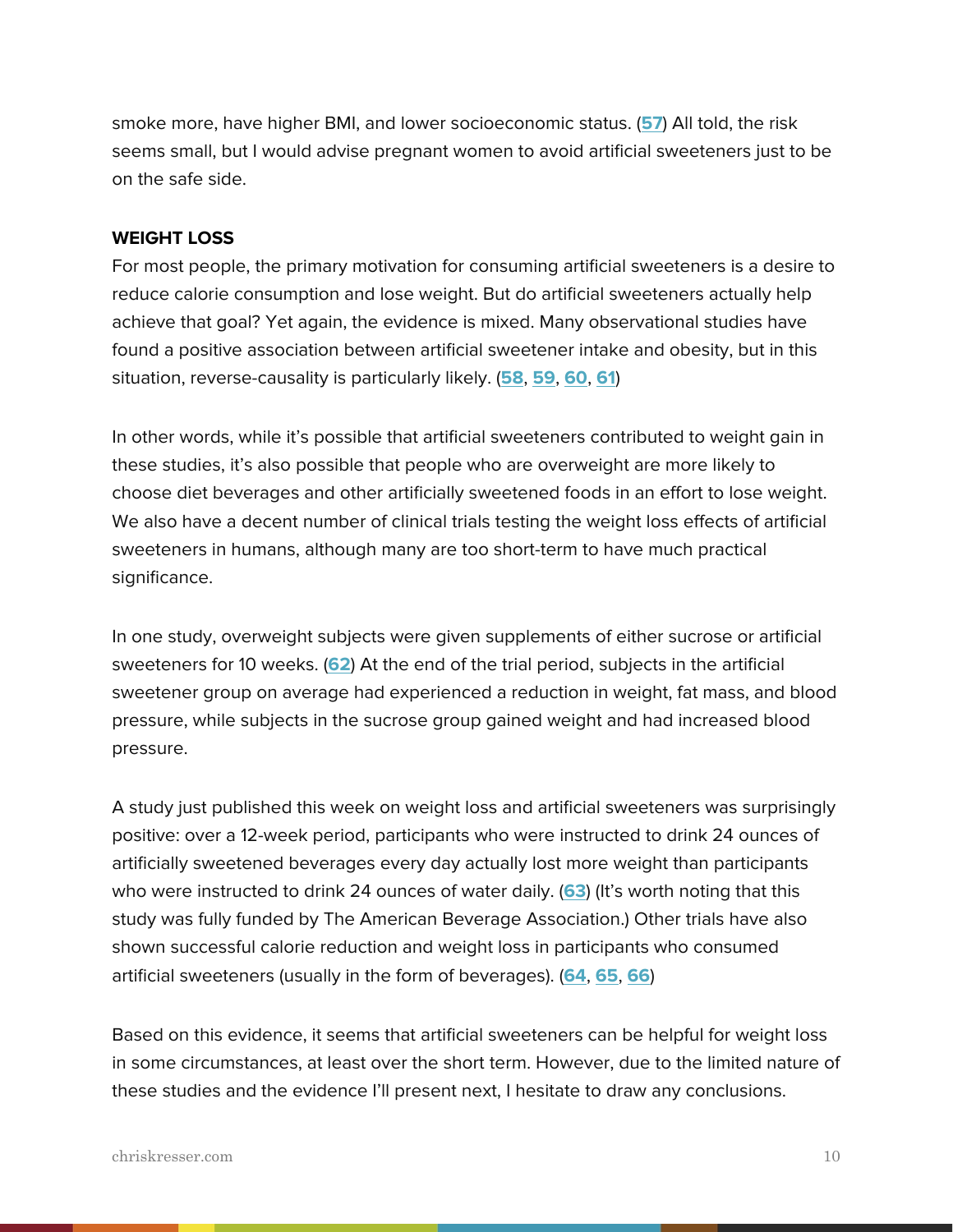#### **DO ARTIFICIAL SWEETENERS 'CONFUSE' THE BODY?**

For most of human history, sweeteners were inextricably tied to caloric density. If our sweet taste receptors evolved primarily to help us identify calorie-rich food sources, how will our bodies respond when our taste receptors are consistently bombarded with sweetness, but with no concomitant calorie surge?

Animal models certainly indicate that artificial sweeteners can impair the innate ability to regulate caloric intake. Rats who are fed with artificial sweeteners consistently gain more weight than rats who are fed with glucose or sucrose. (**[67](http://www.ncbi.nlm.nih.gov/pubmed/20060008)**, **[68](http://www.ncbi.nlm.nih.gov/pubmed/15111986/)**) Additionally, the rats don't tend to lose the excess weight, even after their diets are switched back to glucose or sucrose to re-establish the calorie-predictive nature of sweet taste.

Interestingly, rats who were given stevia solutions gained significantly more weight than the glucose-fed rats, and similar amounts of weight to the saccharin-fed rats. (**[69](http://www.ncbi.nlm.nih.gov/pubmed/20060008)**) Rats fed with artificial sweeteners also develop an impaired ability to respond to sugarcontaining foods. In one study, rats who had been fed artificial sweeteners were unable to compensate for the calorie content of a sugar preload by eating less chow afterwards, while rats who had been fed sugar-containing food compensated almost perfectly for the extra calories in the preload by eating less chow. (**[70](http://www.ncbi.nlm.nih.gov/pubmed/15111986/)**)

Rats that have been conditioned with saccharin also display a reduced thermic effect in response to consumption of a caloric sugar-containing meal, as well as higher blood glucose, compared with rats who had been conditioned with glucose. (**[71](http://www.ncbi.nlm.nih.gov/pubmed/20060008)**, **[72](http://www.ncbi.nlm.nih.gov/pubmed/22561130)**) Additionally, saccharin-fed rats secreted less GLP-1 (which is implicated in satiety and glucose homeostasis) when given a sugar-containing test meal. (**[73](http://www.ncbi.nlm.nih.gov/pubmed/22561130)**)

Unfortunately, although the animal evidence is fairly robust, evidence in humans is limited. However, two interesting studies that used MRI to measure brain responses to sucrose solutions indicate that artificial sweeteners may alter the brain's response to sweet tastes in humans. In one study, people who regularly consume artificially sweetened drinks had higher reward responses to both saccharin and sucrose compared with people who don't consume artificial sweeteners. (**[74](http://www.ncbi.nlm.nih.gov/pubmed/22583859)**)

Additionally, people who don't consume artificial sweeteners had different brain responses to the saccharin and sucrose, while those who regularly consume artificial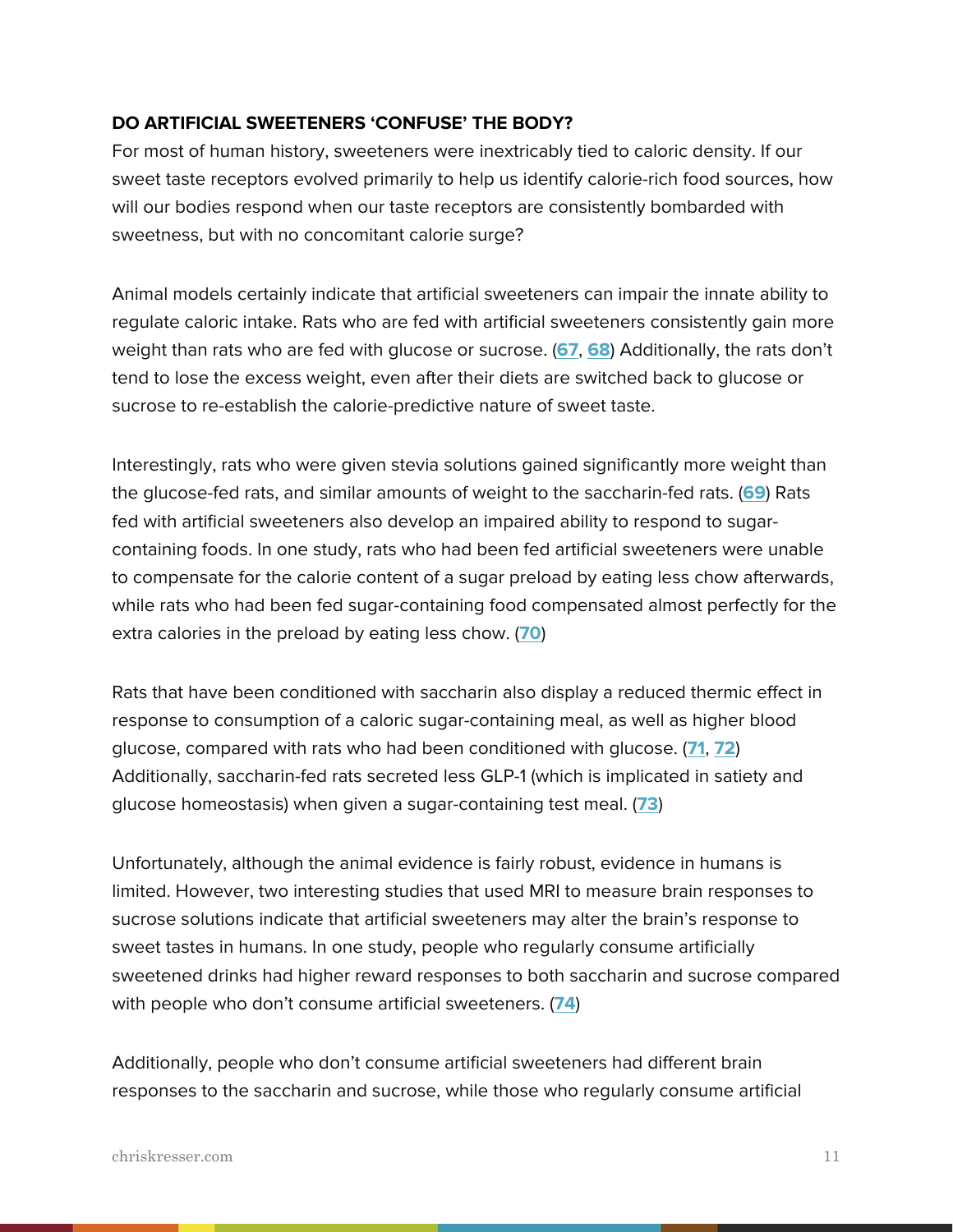sweeteners responded the same to both sweeteners. Another study found that the amygdala's response to sucrose consumption was inversely related to artificial sweetener use. (**[75](http://www.ncbi.nlm.nih.gov/pubmed/22178008)**) (The amygdala is part of the brain that is involved with taste-nutrient conditioning.)

#### **SHOULD YOU BE EATING ARTIFICIAL SWEETENERS?**

My conclusion might seem a little anticlimactic after all that information, but the point I'd like to drive home is that artificial sweeteners are extremely new to the human diet, and for modern, industrial foods, the operating principle should always be "guilty until proven innocent." We've conducted what are essentially population-wide experiments with the introduction of other industrial foods (such as high omega-6 vegetable oils) because the initial evidence seemed promising, and **[we can see how well that worked out](http://chriskresser.com/how-too-much-omega-6-and-not-enough-omega-3-is-making-us-sick)**.

Despite some successful short-term weight loss studies, I don't think the potential therapeutic effects of artificial sweeteners have been demonstrated clearly enough thus far to warrant widespread consumption, especially given the conflicting links with disease risk and the questionable influence on appetite regulation and weight control. Ultimately, while artificial sweeteners are perhaps not as scary as some might believe, I don't recommend including them in your diet.

## **Are Xylitol, Sorbitol, and Other Sugar Alcohols Safe Replacements For Sugar?**

Now I want to talk about sugar alcohols, which are another popular low-calorie sugar substitute.

Xylitol is the most popular and most extensively researched, so I'll focus my discussion on it, but the general takeaway of what I'm about to say applies to other sugar alcohols as well, such as sorbitol and erythritol.

#### **WHAT EXACTLY ARE SUGAR ALCOHOLS?**

Sugar alcohols are a type of 'low-digestible carbohydrate,' a category that also includes fiber and resistant starch. Sugar alcohols occur naturally in many fruits and are also known as 'polyols,' which you may recognize as a **[FODMAP](http://chriskresser.com/fodmaps-could-common-foods-be-harming-your-digestive-health)**. Unlike artificial sweeteners, sugar alcohols aren't completely calorie-free, because we are able to digest and absorb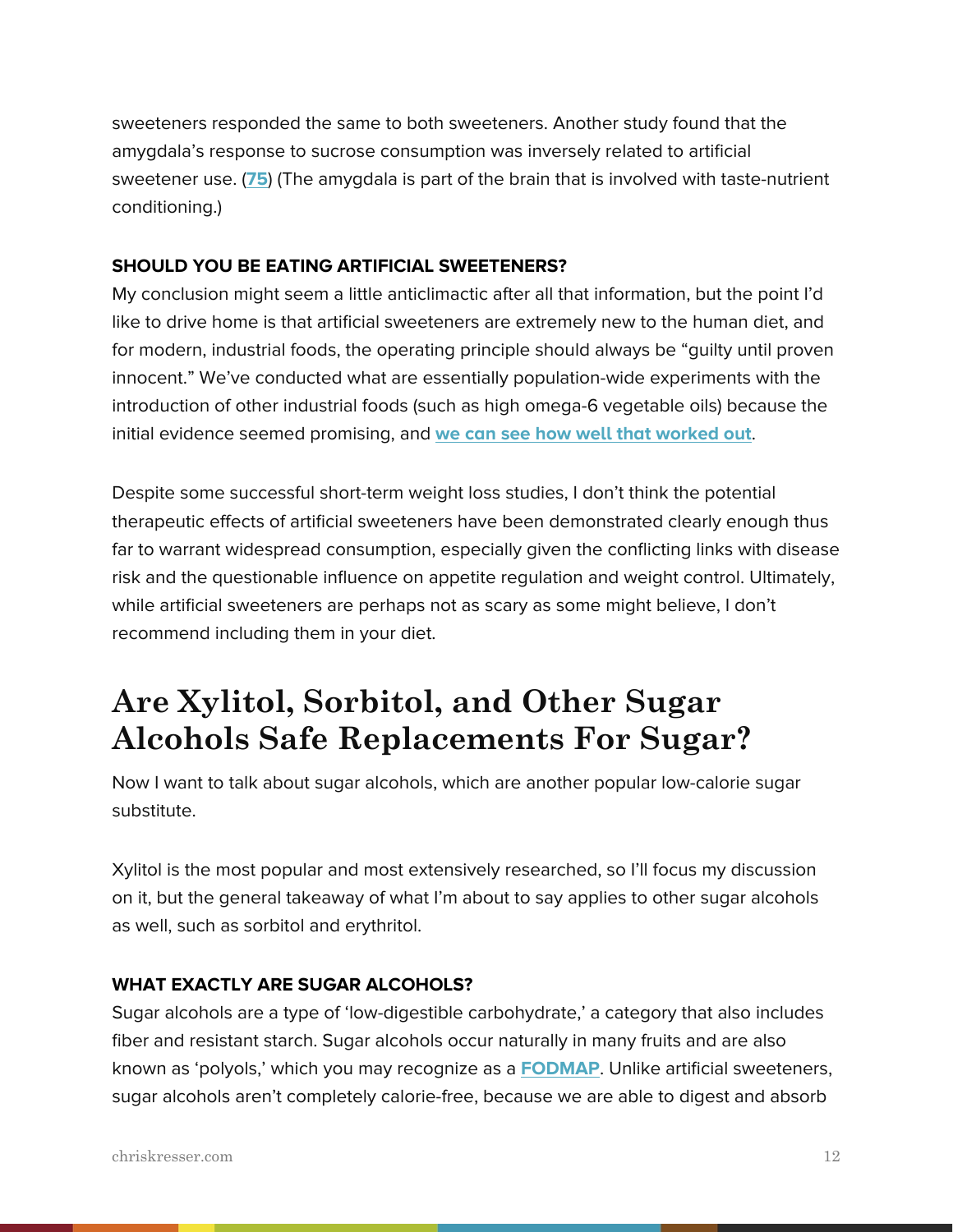them to some extent. The absorption rate varies among sugar alcohols, from about 50% for xylitol to almost 80% for sorbitol, depending on the individual. (**[76](http://archive.diabetes.ca/files/SugarAlcohols--Wolever--CJDDecember2002.pdf)**) Erythritol is almost completely absorbed, but is not digested, so it provides almost no calories. (**[77](http://onlinelibrary.wiley.com/doi/10.1111/j.1541-4337.2006.tb00081.x/abstract)**)

Compared with artificial sweeteners, sugar alcohols have very few safety and toxicity studies, and are generally accepted as safe. (**[78](http://www.sciencedirect.com/science/article/pii/0308814685901177)**) In one long-term human study, 35 participants consumed xylitol as their primary dietary sweetener for two years, and no adverse effects other than GI distress were observed, and GI symptoms dissipated after the first couple months. (**[79](http://www.ncbi.nlm.nih.gov/pubmed/1070906)**) The amount of xylitol consumed during this trial regularly exceeded 100g per day, often going over 200g per day, depending on the participant.

#### **METABOLIC EFFECTS OF SUGAR ALCOHOLS**

Sugar alcohols are a popular choice for weight loss due to their reduced calorie content, and for diabetics due to their low glycemic index. There's not nearly as much research on the metabolic effects of sugar alcohols as there is on artificial sweeteners, but the evidence we have suggests that sugar alcohols are at least harmless, and possibly beneficial.

For the most part, sugar alcohols cause no appreciable changes in blood glucose or insulin in humans, and sorbitol and xylitol have not been found to raise blood glucose following consumption. (**[80](http://archive.diabetes.ca/files/SugarAlcohols--Wolever--CJDDecember2002.pdf)**) In diabetic rats, 5 weeks of xylitol supplementation (as 10% of their drinking water) reduced body weight, blood glucose, and serum lipids, and increased glucose tolerance compared with controls. (**[81](http://www.ncbi.nlm.nih.gov/pubmed/22832597)**) Two other rat studies also found that xylitol-supplemented rats gained less weight and fat mass compared with control rats, and had improved glucose tolerance. (**[82](http://www.ncbi.nlm.nih.gov/pubmed/21765599)**, **[83](http://www.ncbi.nlm.nih.gov/pubmed/21434778)**)

Because sweetness does not predict caloric value in sugar alcohols, one might expect that they would cause the same 'metabolic confusion' that is seen with noncaloric artificial sweeteners. Unfortunately there isn't enough evidence to form a conclusion about this, but my feeling based on what I've read is that this isn't a significant issue for sugar alcohols.

For one, sugar alcohols aren't 'intense sweeteners' like artificial sweeteners, which are hundreds of times sweeter than sugar. In fact, many are less sweet than sugar. Also,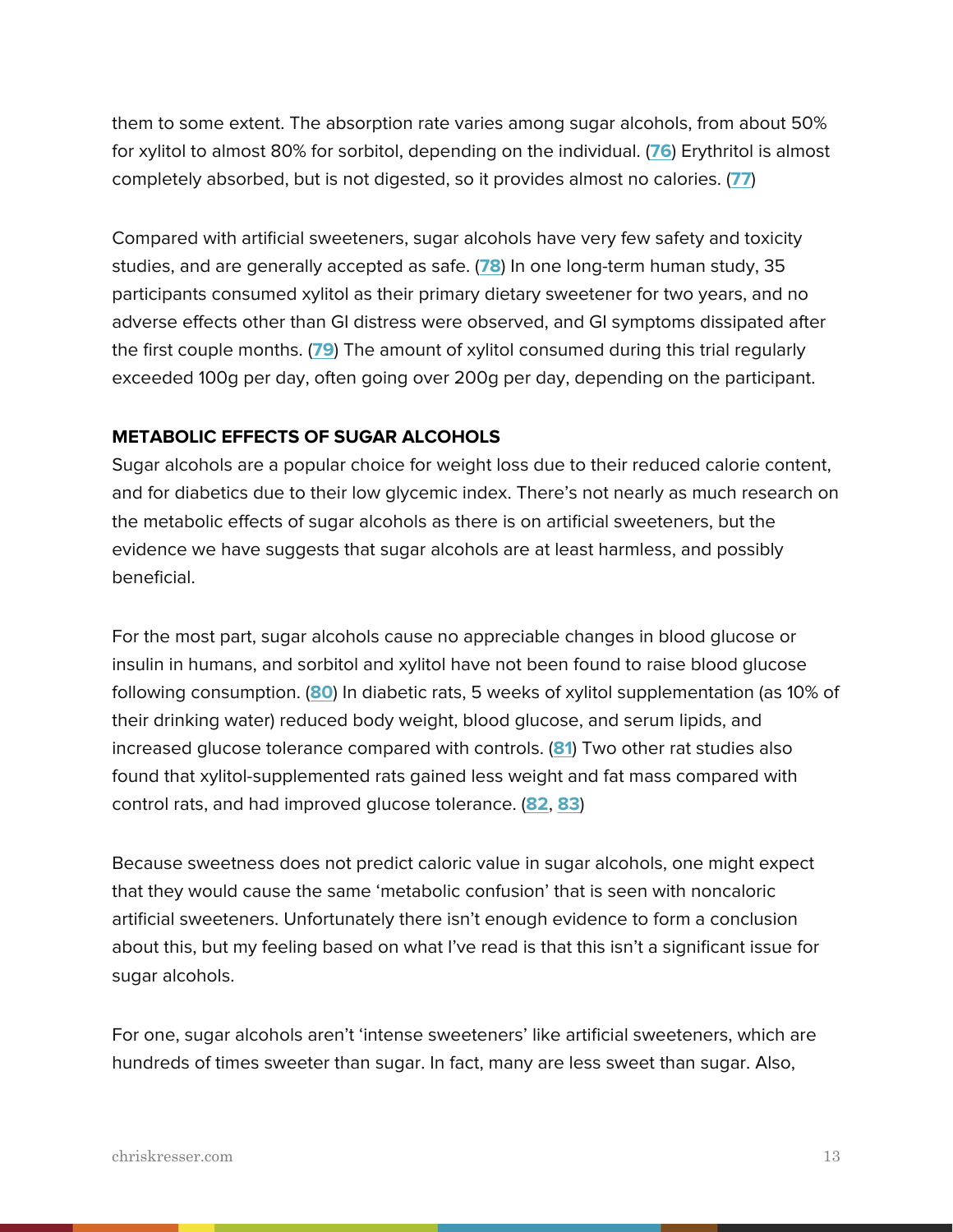sugar alcohols do provide some calories, so there's not as much of a discrepancy between the caloric load your body expects and the caloric load it actually gets.

#### **DOES XYLITOL PREVENT TOOTH DECAY?**

The most well-known health benefit of xylitol is easily its effect on dental health, and evidence for xylitol's ability to prevent tooth decay is pretty robust. (**[84](http://www.ncbi.nlm.nih.gov/pubmed/21576989)**) A couple trials have found xylitol to be more effective at preventing cavities than fluoride, and benefits of xylitol consumption have even been observed in children whose mothers chewed xylitol-containing gum. (**[85](http://www.ncbi.nlm.nih.gov/pubmed/21576989)**) Unsurprisingly, the most drastic effects are observed when xylitol replaces sucrose in either the diet or in chewing gum, but significant reductions in cavities have been observed when xylitol is simply added on top of a normal diet as well. (**[86](http://www.ncbi.nlm.nih.gov/pubmed/3422062)**, **[87](http://www.ncbi.nlm.nih.gov/pubmed/3166474)**)

Although some effects of xylitol are undoubtedly due to nonspecific factors such as increased saliva production or the replacement of sugar, it does appear to have specific properties that support dental health. Xylitol is not fermentable by common plaqueforming oral bacteria like sugar is, so it doesn't provide a food source. (**[88](http://www.ncbi.nlm.nih.gov/pubmed/21576989)**) Additionally, xylitol actively inhibits the growth of these bacteria. It also forms complexes with calcium, which may aid in remineralization.

#### **SUGAR ALCOHOLS AND DIGESTIVE HEALTH**

While sugar alcohols appear to be safe and potentially therapeutic, they are also notorious for causing digestive distress. Because sugar alcohols are FODMAPs and are largely indigestible, they can cause diarrhea by pulling excess water into the large intestine. The fermentation of sugar alcohols by gut bacteria can also cause gas and bloating, and sugar alcohols may decrease fat absorption from other foods. (**[89](http://www.ncbi.nlm.nih.gov/pubmed/24336061)**, **[90](http://archive.diabetes.ca/files/SugarAlcohols--Wolever--CJDDecember2002.pdf)**) However, most evidence indicates that people can adapt to regular sugar alcohol consumption, and the adverse GI effects reported in studies tend to fade after the first month or two.

Erythritol is probably the best-tolerated sugar alcohol, and a few human trials have found that if the amount of erythritol is gradually increased and doses are spread throughout the day, many people can tolerate large amounts (up to1g/kg of body weight) of erythritol without GI distress. (**[91](http://www.ncbi.nlm.nih.gov/pubmed/19234944)**, **[92](http://onlinelibrary.wiley.com/doi/10.1111/j.1541-4337.2006.tb00081.x/abstract)**) The average tolerance for xylitol and sorbitol is lower; most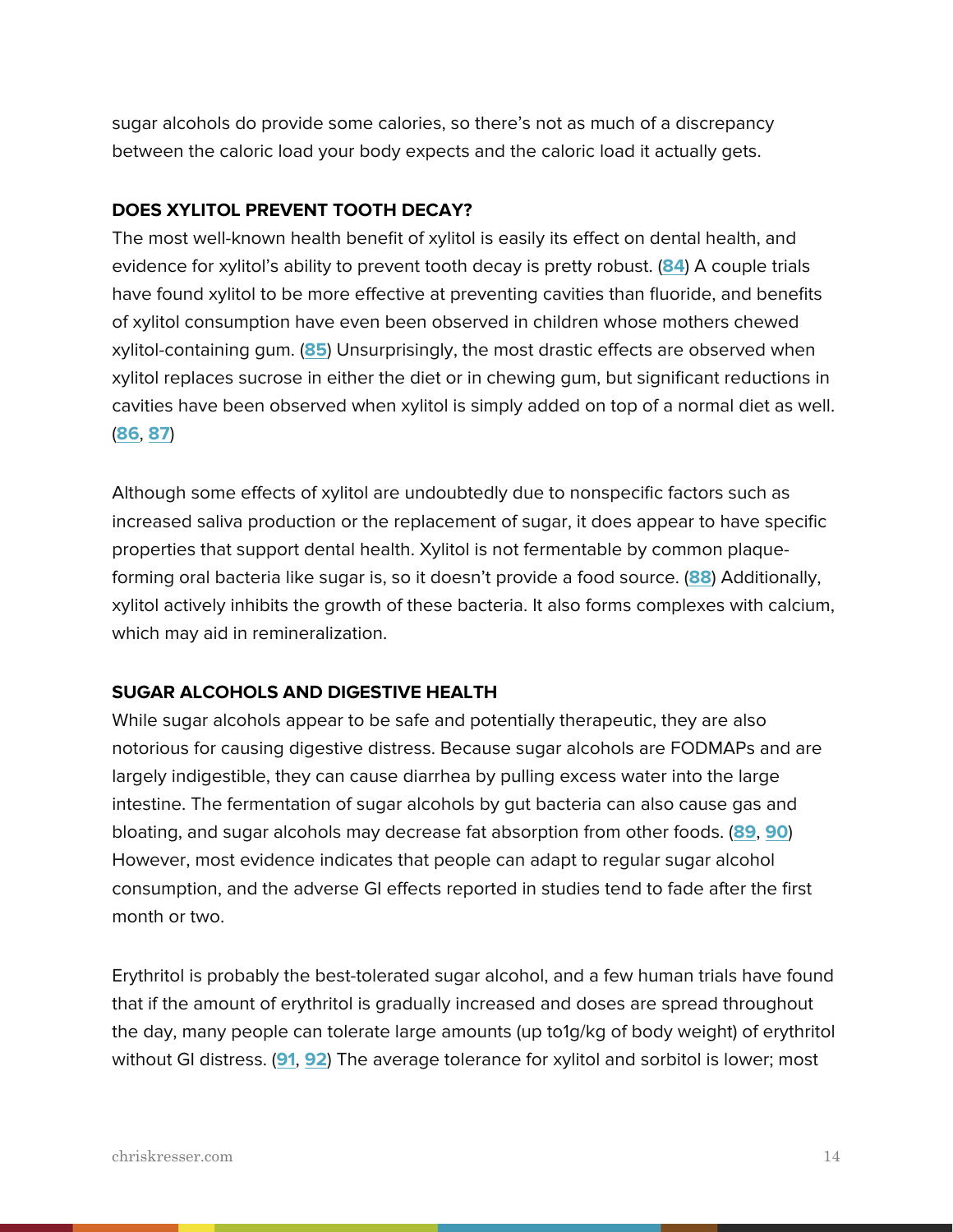study subjects could tolerate about 30g per day without a problem, but significant adaptation was necessary to increase xylitol content in the diet. (**[93](http://www.ncbi.nlm.nih.gov/pubmed/19234944)**)

A few studies indicate that sugar alcohols may have a prebiotic effect. This isn't too surprising, considering the prebiotic effects of other low-digestible carbohydrates such as fiber and resistant starch. Animal studies have found that xylitol causes a shift from gram-negative to gram-positive bacteria, with fewer Bacteroides and increased levels of Bifidobacteria. (**[94](http://www.ncbi.nlm.nih.gov/pubmed/24336061)**, **[95](http://www.ncbi.nlm.nih.gov/pubmed/4076932)**) A similar shift has been observed in humans, even after a single dose of xylitol. (**[96](http://www.ncbi.nlm.nih.gov/pubmed/4076932)**) Additionally, the shifts observed allowed for more efficient use of the sugar alcohols by gut bacteria, which largely explains the reduction in GI symptoms after a few months of regular consumption.

In addition to the potential metabolic, dental, and prebiotic benefits already discussed, xylitol shows promise for preventing age-related decline in bone and skin health. One interesting study found that 10% xylitol supplementation over 20 months increased collagen synthesis in the skin of aged rats, resulting in thicker skin. (**[97](http://www.ncbi.nlm.nih.gov/pubmed/15832042)**) Preliminary rat studies have also shown that xylitol can increase bone volume and mineral content and protect against bone loss. (**[98](http://www.ncbi.nlm.nih.gov/pubmed/9591750)**, **[99](http://www.ncbi.nlm.nih.gov/pubmed/11721142)**, **[100](http://www.ncbi.nlm.nih.gov/pubmed/11782878)**)

Overall, sugar alcohols appear to be safer than artificial sweeteners with several potentially therapeutic effects. Although the metabolic and weight loss benefits of sugar alcohols haven't been studied as extensively, I would recommend sugar alcohols over artificial sweeteners to anyone who needs a low-calorie sweetener, although I wouldn't recommend that anyone consume huge amounts of them. I'll also be interested to see additional research on their ability to alter the gut microbiome and disrupt biofilms, because this could make sugar alcohols a useful tool for certain patients.

At this point, there don't seem to be any major problems with sugar alcohols, so if it's something you're interested in, I would experiment with your own tolerance and see how they affect you. However, people with gut issues should be cautious.

## **Is Refined Sugar Really Toxic?**

But what about plain old white sugar? And what about the increasingly common industrial sweetener, high fructose corn syrup? These two get a pretty bad rap, even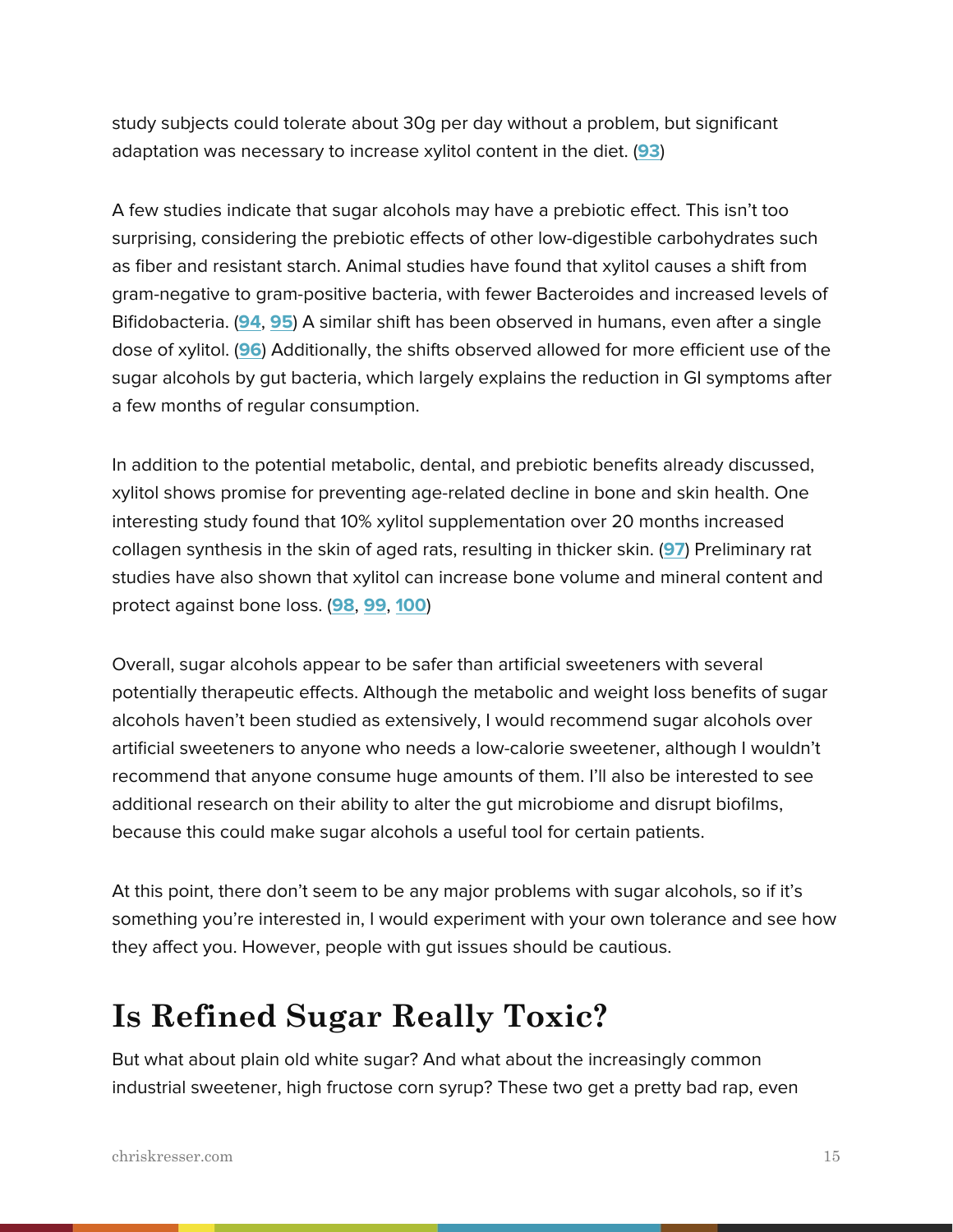from mainstream media, and although much of their reputation is deserved, there are some misconceptions that I'd like to straighten out.

#### **THE EVIDENCE**

Most of you are probably aware that excess refined sugar isn't great for your health. Sugar and HFCS are particularly detrimental when consumed in liquid form, because we don't tend to compensate for calories we drink by reducing our calorie consumption elsewhere. (**[101](http://www.ncbi.nlm.nih.gov/pubmed/24652725)**) This can lead to weight gain from overeating, along with elevated triglycerides, insulin resistance, and other indicators of metabolic syndrome.

Refined sugar has also been implicated in reduced immune system efficiency. (**[102](http://www.ncbi.nlm.nih.gov/pubmed/4748178)**, **[103](http://www.sciencedirect.com/science/article/pii/S0271531784800573)**) In one study, immune cells demonstrated a significantly reduced capacity to kill pathogens (e.g. viruses, bacteria) following sugar consumption (from sucrose, glucose, fructose, honey, or orange juice) when compared with fasting levels; starches didn't have this effect. Unfortunately, this study was quite small and I haven't found further evidence to corroborate or refute these results. I believe it's a good idea to avoid sugar when your immune system is compromised.

Refined sugar is also thought to promote cancer growth by 'feeding' the cancer. While it's true that cancer feeds on sugar, it actually feeds on the glucose in your blood; not necessarily the sugar you eat. (**10[4](http://www.sciencedirect.com/science/article/pii/0006291X85919308)**) While those two factors are obviously linked, it's more important to be aware of your own blood sugar control, and don't consume more sugar (or carbs in general) than you can effectively metabolize. After all, you will always have glucose in your blood as long as you're alive, so the goal is to avoid having high blood glucose over a prolonged period of time, not to eliminate glucose entirely.

But while there's plenty of evidence that excess sugar or HFCS can be harmful to health, there's actually no evidence that small amounts of refined sugar in the context of a nutrient-dense, whole foods diet (and active lifestyle) is harmful. The problem is that limiting yourself to small amounts of sugar is often easier said than done.

#### **IS SUGAR ADDICTIVE?**

Addictive properties of sugar have been observed in rat models where food is restricted for 12 hours, encouraging a binge-like pattern of consumption. (**[105](http://www.ncbi.nlm.nih.gov/pubmed/17617461)**) These rats experience dopamine and opiod release that resembles the neurological response to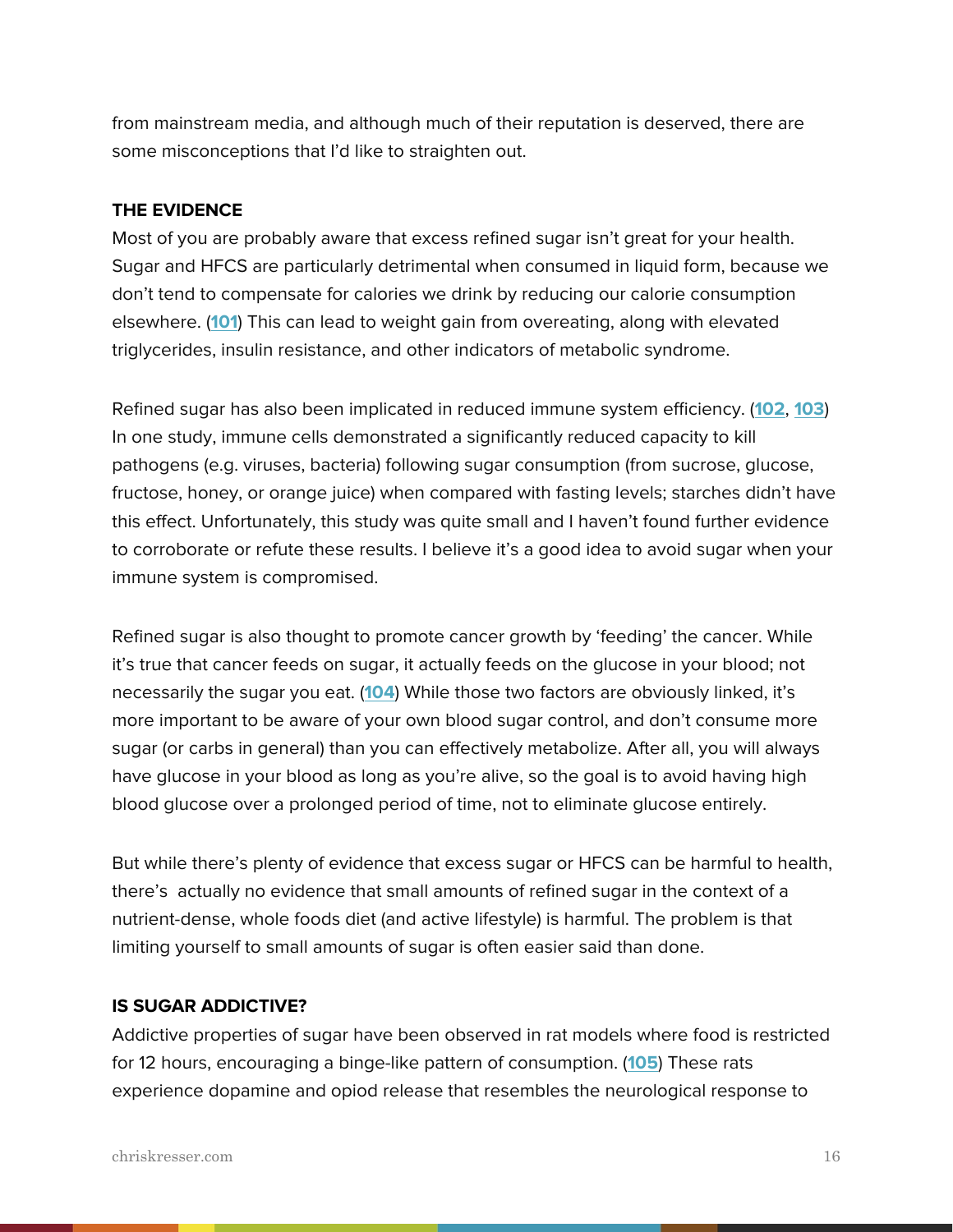substances of abuse, although significantly smaller in magnitude. Additionally, these rats experience opiate-like withdrawal symptoms after being given an opiate-blocker, or after a period of fasting.

Most human studies, however, have not reproduced these findings in rodents. (**[106](http://www.ncbi.nlm.nih.gov/pmc/articles/PMC3257837/)**, **[107](http://www.ncbi.nlm.nih.gov/pubmed/20056521)**) (As always, it's worth noting that the second reference was partially funded by the World Sugar Research Organization.) At least one small study which interviewed obese individuals did find that, based on self-reported symptoms, some obese patients fit the profile for sugar addiction, particularly those who also suffer from binge eating disorder (BED). (**[108](http://www.ncbi.nlm.nih.gov/pubmed/24778622)**) But as of yet, there's little to no rigorous evidence that sugar is chemically addictive in humans.

However, some evidence does indicate that sugar can interfere with the normal hormone signaling from ghrelin and leptin, both of which help control appetite and satiety. (**[109](http://www.ncbi.nlm.nih.gov/pubmed/22297952)**) So although this isn't an 'addiction' mechanism, it's another way in which sugar can encourage overconsumption in susceptible individuals.

Whether sugar is addictive or not, from a practical standpoint, it's often easy to eat more sugar than you mean to. Certain people are going to be far more sensitive to these effects than others, so it's really a matter of being familiar with your own eating behavior when it comes to potentially addictive foods.

#### **IS HIGH FRUCTOSE CORN SYRUP REALLY WORSE THAN WHITE SUGAR?**

So far, I've been talking about white sugar and high fructose corn syrup (HFCS) somewhat interchangeably. But HFCS is without a doubt the more vilified of the two, both in the natural health community and in mainstream media. Foods and beverages sweetened with "real sugar" instead of HFCS are seen by many as 'healthier' and more 'natural,' and even big soft drink companies like Pepsi are trying to cater to the 'natural' crowd by offering **["made with real sugar" sodas](http://www.usatoday.com/story/money/business/2014/04/08/pepsi-cola-pepsico-sugar/7460189/)**. If HFCS can make sugar look like a health food by comparison, it must be pretty terrible for you, right?

Well, first, let's talk chemical composition. White sugar, or 'table sugar,' is simply sucrose, a disaccharide composed of one glucose molecule and one fructose molecule bonded to each other. This means that table sugar is always 50% glucose and 50% fructose.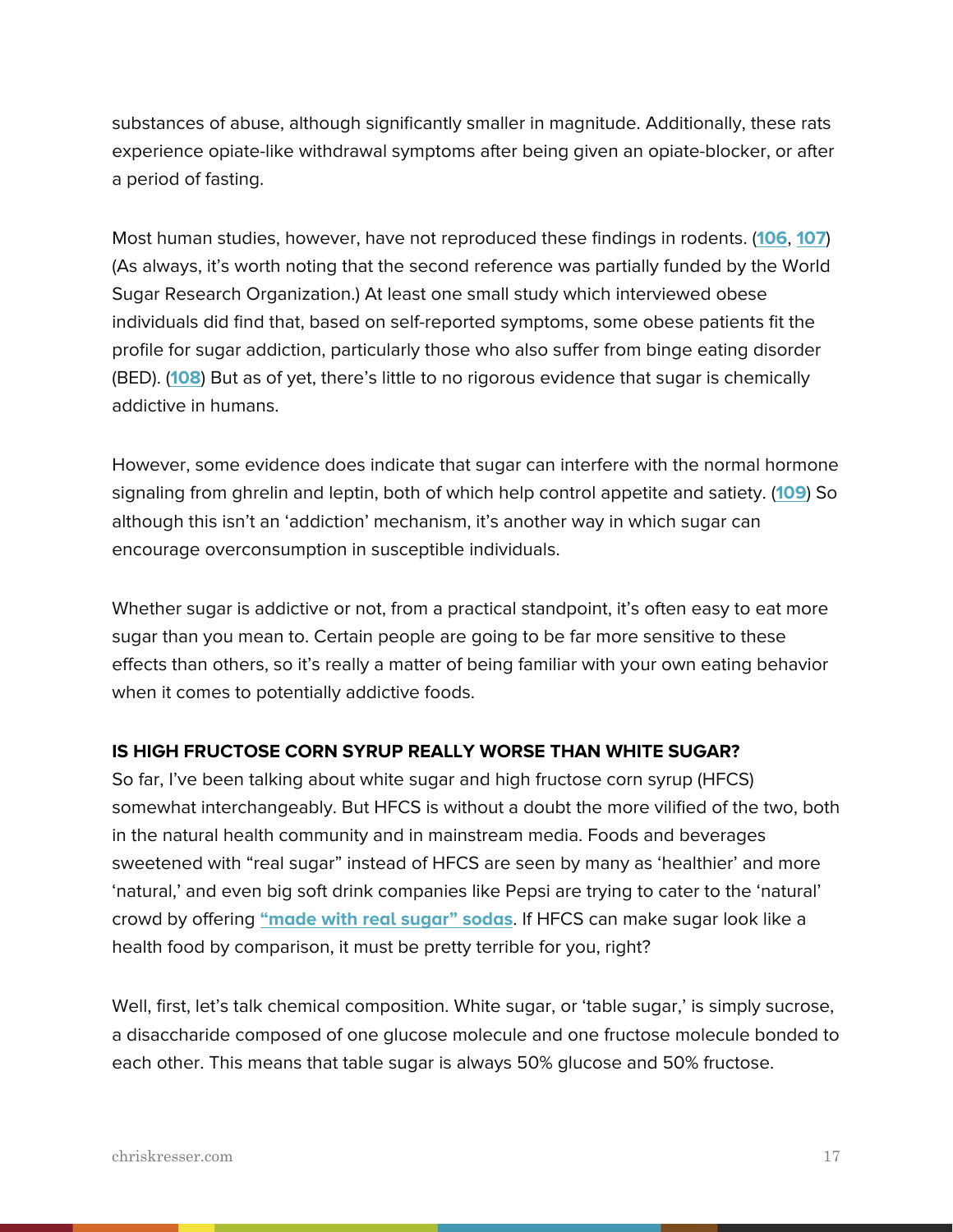Contrary to popular belief, HFCS has about the same amount of **[fructose](http://chriskresser.com/ask-chris-is-fructose-really-that-bad)** as white sugar. It's also the same level of sweetness. (**[110](http://www.ncbi.nlm.nih.gov/pubmed/19064536)**) The two most common forms of HFCS in our food supply are HFCS-42, which is 42% fructose, and HFCS-55, which is 55% fructose. This is certainly "high fructose" compared to regular corn syrup, which has no fructose, but most people hear "high fructose" and think 'mostly fructose,' which is definitely not the case.

The main difference is that the fructose and glucose in HFCS exist primarily in their free monosaccharide form, instead of as the disaccharide sucrose as in table sugar. And given the similarities between the two sweeteners, it should come as no surprise that HFCS does not have significantly different metabolic effects from sugar. (**[111](http://www.ncbi.nlm.nih.gov/pubmed/24612636)**, **[112](http://www.ncbi.nlm.nih.gov/pubmed/23493541)**)

I know many of you are also concerned about GMOs in HFCS. Genetically modified varieties of both sugarbeets and corn are grown and consumed in the US, with corn much more widely so. (**[113](http://www.ers.usda.gov/publications/err-economic-research-report/err162.aspx#.U7SfU15ptG5)**) Overall I'd say you're probably better off with table sugar rather than HFCS from a GMO perspective, because it's produced from crops that are less commonly GMO. It's also pretty easy to find organic, non-GMO sugar.

#### **SO, HOW "TOXIC" ARE SUGAR AND HFCS?**

White sugar and HFCS are not "toxins" in the sense that even small amounts are highly undesirable and potentially harmful. Excess refined sugar can have undesirable health effects, but its addictive power is not comparable to a drug, and HFCS isn't that much different from table sugar. Some people may be highly sensitive to even small amounts of sugar, often due to severe **[gut dysbiosis](http://chriskresser.com/gut-health)**, and in this case they're justified in avoiding it vigilantly.

But barring extreme sensitivity, there's no evidence to indicate that refined sugar (or HFCS) is actually toxic in moderate amounts, and most people would be better off avoiding the stress that comes from being unnecessarily fearful of any food that has even a trace amount of refined sugar in it.

I'd even go as far to say that intentionally consuming sugar on occasion shouldn't be a problem for most people. If every now and then you decide to indulge in a piece of dark chocolate or have a scoop of real ice cream made with refined sugar, you shouldn't mentally and emotionally beat yourself up or force yourself into a week-long "detox" to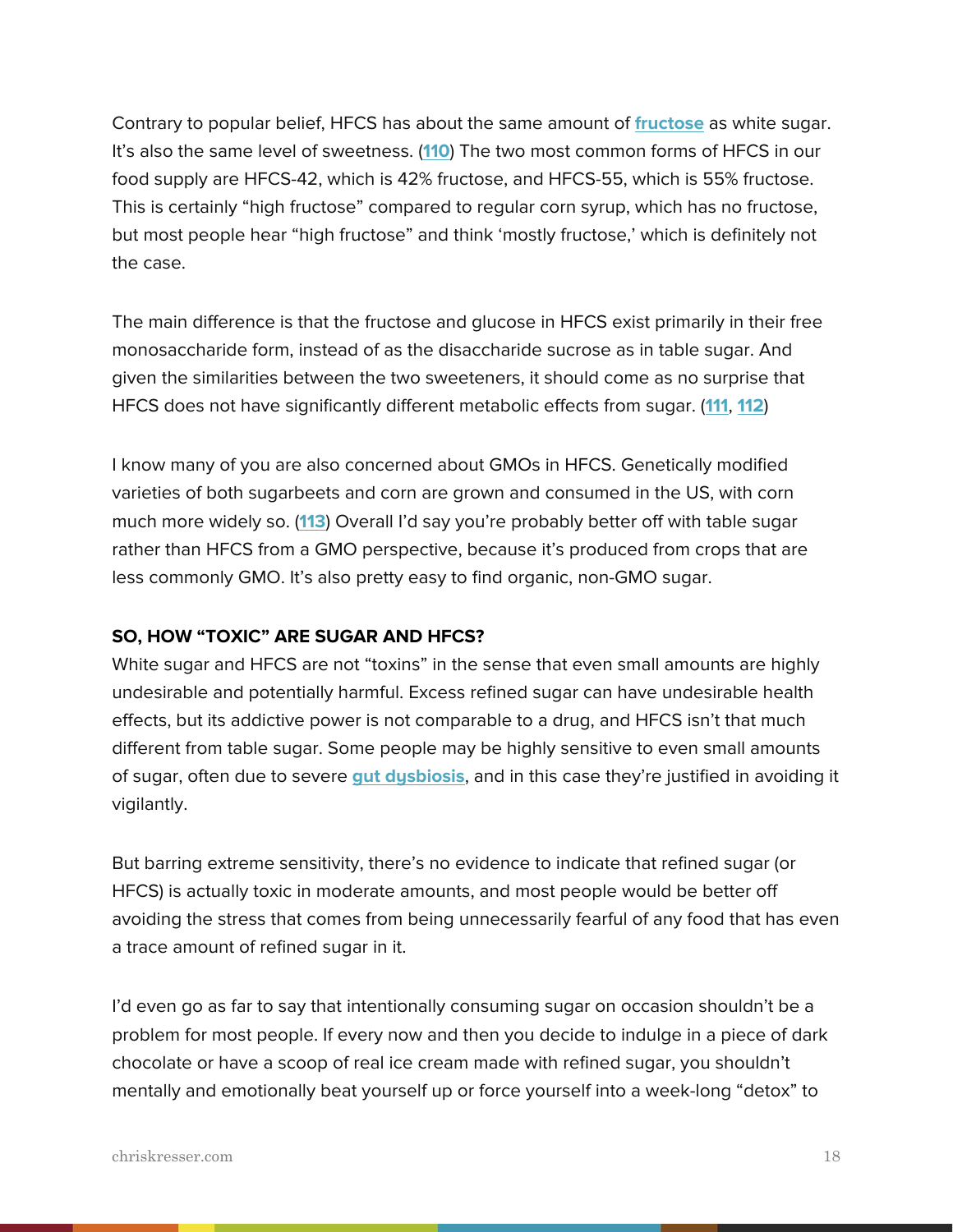make up for your dietary transgression. The stress that comes along with excessive food restrictions can be much more harmful than having a bit of refined sugar here and there.

Sugar is neither a toxin nor a replacement for real food. Ultimately, small amounts of sugar can fit into a whole foods, nutrient-dense, healthy diet, as long as you recognize it for what it truly is: a treat.

## **Is All Sugar Created Equal?**

You've probably heard it countless times, especially in low-carb circles: sugar is sugar is sugar. This is true in principle – the glucose, fructose, and sucrose found in table sugar or high fructose corn syrup (HFCS) are the same molecules as the glucose, fructose, and sucrose in honey, fruit, and starchy vegetables.

But when it comes to the way your body uses these sugars, these foods are hardly comparable. I'm about to show you why all sugar is not created equal, and why you should care.

#### **FRUCTOSE AND HIGH FRUCTOSE CORN SYRUP ARE NOT THE SAME THING**

I've already compared HFCS with white sugar and concluded that these two sweeteners are more or less metabolically equivalent. But some people suggest that fructose is metabolized very differently from glucose, and that it's actually metabolized more like alcohol.

I'll address that research in a second, but first, understand this: high fructose corn syrup is not the same thing as fructose. **[Fructose](http://chriskresser.com/ask-chris-is-fructose-really-that-bad)** is a simple sugar molecule with a specific chemical structure, while HFCS is a mixture of fructose and glucose in a roughly 1:1 ratio.

Now, there are certainly some scary studies about the metabolic effects of pure fructose. In animal models, fructose administration can cause dyslipidemia, non-alcoholic fatty liver disease, insulin resistance, and even type 2 diabetes. (**[114](http://www.ncbi.nlm.nih.gov/pubmed/22297952)**)

But these harmful effects result from animals being fed large amounts of pure, isolated fructose. In this form, fructose does act much like a toxin in the body, and it would be a terrible idea to start sweetening your food with pure fructose. But because fructose isn't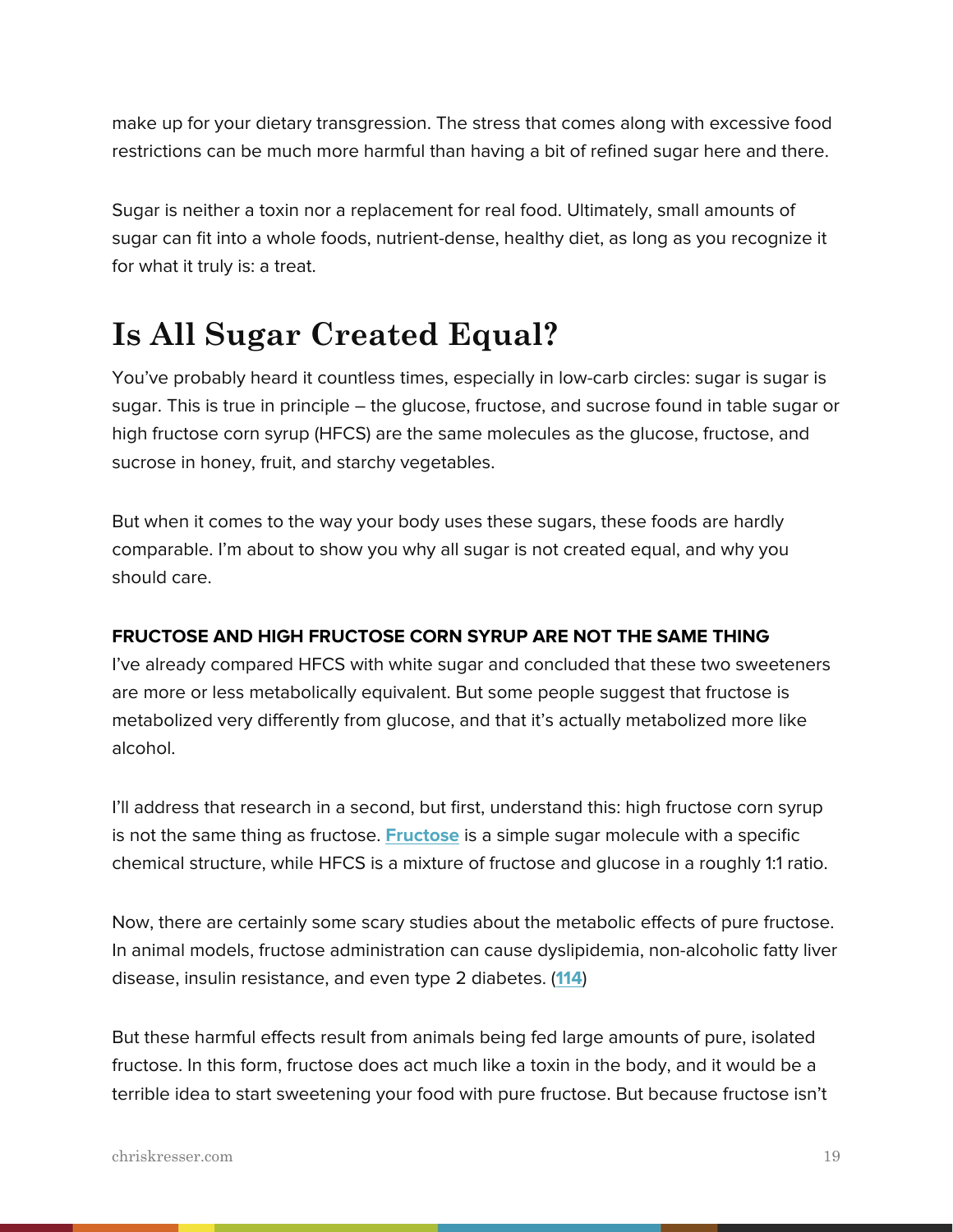found in isolation in nature or even in our food supply, these studies are largely irrelevant to practical nutrition.

Already, we're beginning to see that all sugar is not created equal, and that form and "packaging" makes a huge difference in metabolic effect. In this case, pure fructose does not affect the body the same way as fructose in sugar or HFCS. Now, what about fructose in fruit?

#### **FRUIT: MORE THAN JUST A HIT OF SUGAR**

Although conventional wisdom holds that fruit is unquestionably a health food, the push to avoid sugar and excess carbohydrates has in many cases left people hesitant, even afraid to eat fruit. While it's typically acknowledged that eating an apple is better than eating a bag of candy, fruit is still often seen as a source of sugar that should be consumed in strict moderation, and the phrase "sugar is sugar" is a common refrain, especially in Paleo or low-carb communities. The problem with this viewpoint is that added sweeteners and fruit have completely different metabolic effects.

First of all, the fiber and water found in whole fruit increase satiety, which makes it less likely that you'll go into caloric excess. Studies going back more than forty years have shown that naturally occurring sugars in fruits are beneficial to health and do not promote weight gain, and we can see these effects in traditional cultures such as the Kuna, who obtain a significant percentage of their calories from fruit while remaining lean. (**[115](http://pmid.us/4928686)**, **[116](http://pmid.us/16794446)**)

And despite some claims to the contrary, there's no evidence that we should avoid whole fruit simply because it contains fructose. (**[117](http://pmid.us/22358823)**) Far from being a health hazard, like pure fructose or added sweeteners, studies overall suggest that eating whole, fresh fruit may actually decrease the risk of obesity and diabetes. (**[118](http://pmid.us/22474042)**) Additionally, randomized controlled trials have shown that eating fruit reduces oxidative stress markers and blood glucose in diabetics. (**[119](http://www.ncbi.nlm.nih.gov/pubmed/23561067)**) Further, limiting fruit intake has no effect on blood sugar, weight loss, or waist circumference. (**[120](http://www.ncbi.nlm.nih.gov/pubmed/23497350)**)

For most people, 3-5 servings of fruit per day is perfectly fine, although certain people with insulin resistance, diabetes, or metabolic syndrome may see improvements by restricting fruit intake to one to two servings a day, and by choosing fruits that are lower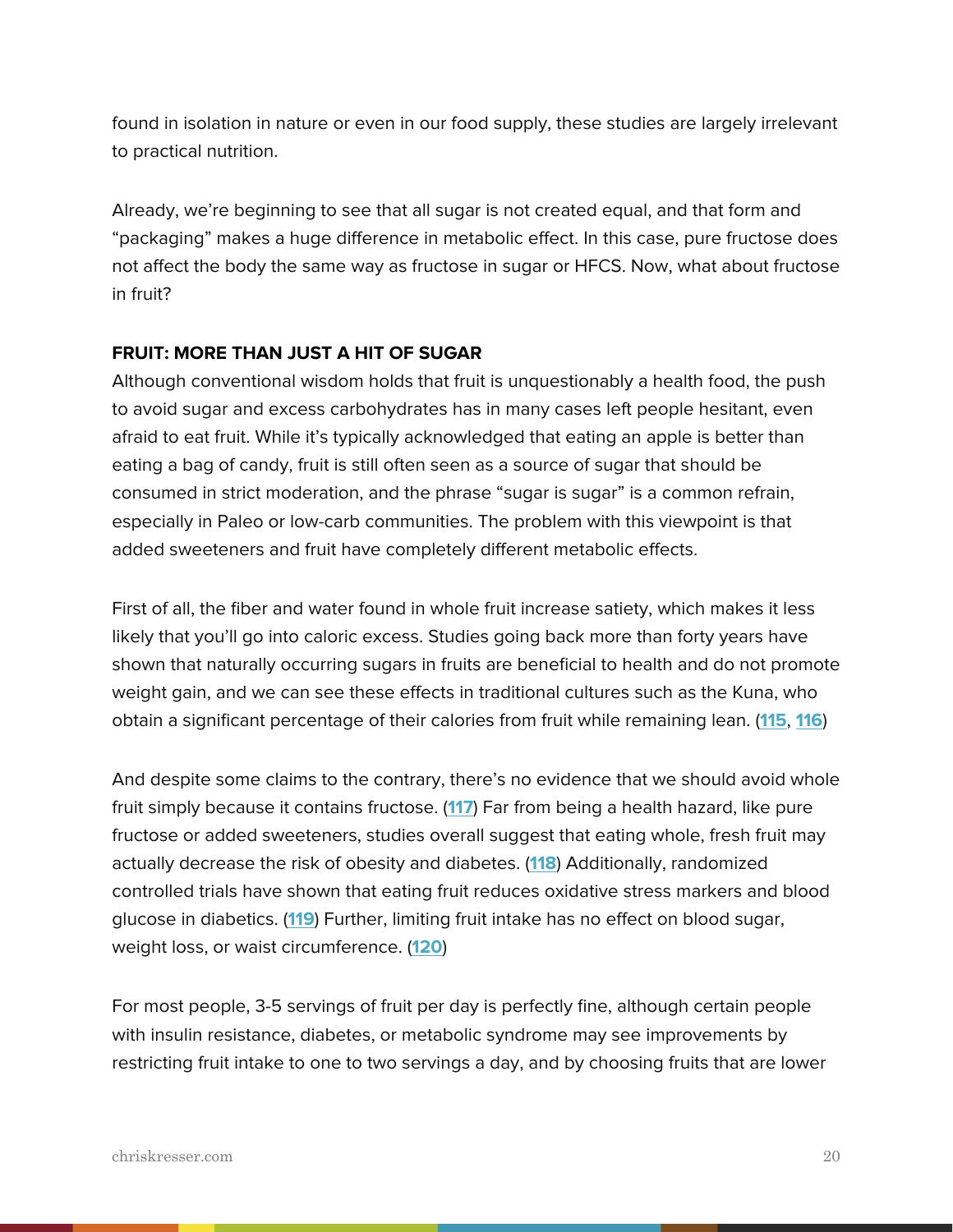in sugar. Additionally, some benefits of fruit restriction for digestive issues come more from avoiding **[high FODMAP fruits](http://chriskresser.com/fodmaps-could-common-foods-be-harming-your-digestive-health)** as opposed to fruits altogether.

#### **SOLID SUGAR VS. LIQUID SUGAR**

Another angle to consider is the issue of sweeteners in beverages versus sweeteners in solid foods. Countless studies have demonstrated that drinking your sugar has uniquely harmful effects, primarily because most people fail to reduce their caloric intake to compensate for the extra calories they're consuming in sweetened drinks. (**[121](http://pmid.us/8848479)**)

For example, a study of 323 adults found that subjects who increased the number of calories they obtained from sugar-sweetened beverages didn't decrease their caloric consumption from other sources. (**[122](http://pmid.us/8346296)**)

Another study showed that total calorie intake among sixteen patients was greater on the days that sugar-sweetened beverages were given at lunch than on the days they weren't. So even when the sweetener used is the same (usually sugar or HFCS), consuming it in a beverage will have different health effects than consuming it in a food.

#### **REAL HONEY VS. FAKE HONEY**

I've already written about the **[unique metabolic effects of honey](http://chriskresser.com/does-it-matter-if-a-sweetener-is-natural)**, and there have been studies comparing the effects of honey and "artificial honey" on blood lipids, insulin response, and blood sugar. Although artificial honey is a mixture of glucose and fructose in the same ratio as was found in natural honey, its metabolic effects are completely different.

In one study, supplementation with real honey decreased triglycerides and LDL cholesterol, increased HDL cholesterol, and even decreased plasma homocysteine. (**[123](http://www.ncbi.nlm.nih.gov/pubmed/15117561)**) On the contrary, the artificial "honey" raised triglycerides and LDL cholesterol. Other similar studies have found that natural honey results in more stable postprandial blood sugar and insulin response when compared with artificial honey. (**[124](http://www.ncbi.nlm.nih.gov/pubmed/18803712)**, **[125](http://www.ncbi.nlm.nih.gov/pubmed/18800887)**)

There are further examples that I won't get into, but I hope I've demonstrated that the phrase "sugar is sugar" is simply not accurate when it comes to nutrition and "real" food. The source of sugar does make a difference, and we as a community need to be careful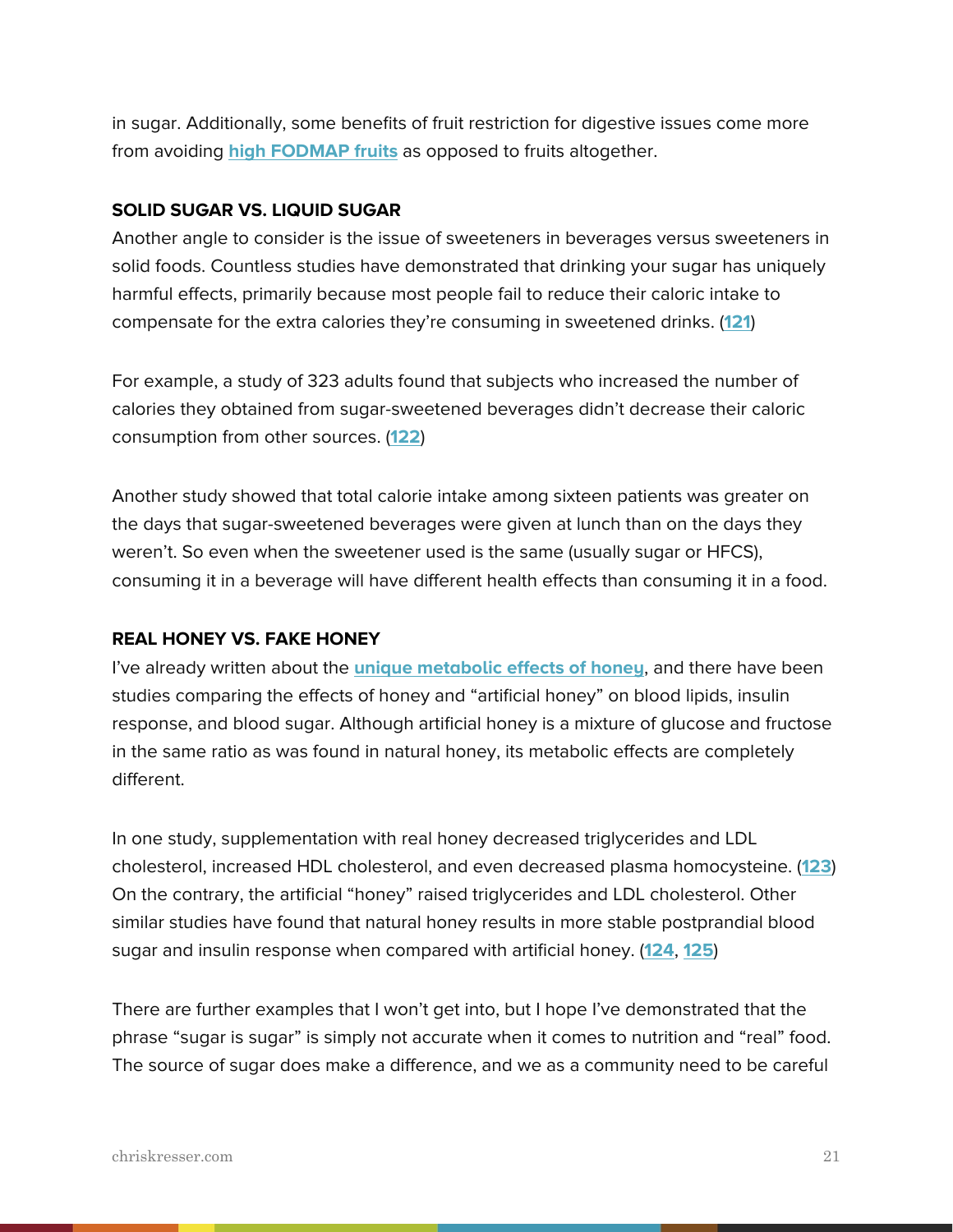about generalizing study results where they may not apply, and demonizing foods that don't deserve to be demonized.

## **Can Sweeteners Fit into a Healthy Diet?**

Now I want to give you all some practical advice on how to incorporate sweeteners into a healthy, whole-foods diet. As with everything else, my recommendations are different depending on your health, both past, present, and hopeful future. I hope to give you some guidance on how to healthily and mindfully incorporate sweeteners into your diet.

#### **IF YOU WANT TO LOSE WEIGHT**

As I've mentioned a few times already, one of the main problems with refined sugar (and sweeteners in general) is a tendency to promote overeating, which can lead to weight gain and inhibit weight loss. For this reason, I recommend that anyone trying to lose weight minimize or avoid foods that are sweetened, even with natural sweeteners.

And although artificial sweeteners are popular for weight loss and some trials have shown them to be effective, I recommend avoiding them in this case. Aside from the simple fact that they're not real food, the mismatch between sweet taste and caloric load could potentially disrupt appetite regulation and metabolic response, which is counter to any goals of weight loss. If you want something sweet, stick with whole fruit, because the fiber and water in fruit make it more difficult to over-eat, while promoting healthy gut bacteria.

#### **IF YOU HAVE DIABETES OR INSULIN RESISTANCE**

For those with insulin resistance or diabetes, I have similar advice: avoid concentrated sweeteners as much as possible, whether natural or refined. Some studies have found that consuming whole fruit does not increase blood sugar or insulin even in people with type 2 diabetes, but I've found in my practice that this really depends on the individual. If you have a blood sugar problem and you're wondering whether you can safely consume whole fruit, I recommend purchasing a glucometer and following the procedure I outline in **[this article](http://chriskresser.com/how-to-prevent-diabetes-and-heart-disease-for-16)** to answer that question.

For those who can't tolerate even whole fruit, stevia can be a good choice for when you want something sweet. Stevia has actually been used traditionally as a treatment for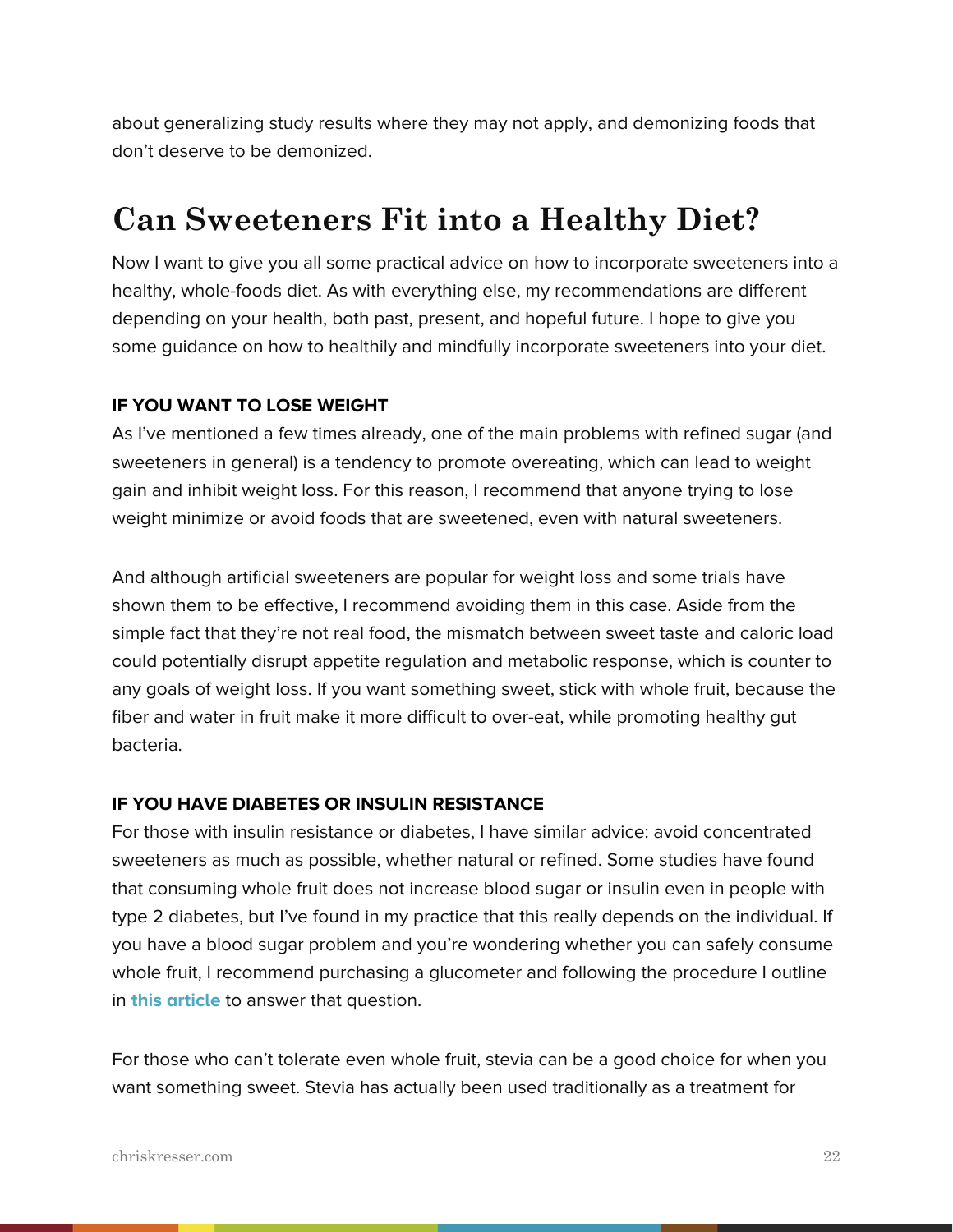diabetes, and some studies indicate that it can have therapeutic effects in diabetic patients. (**[126](http://www.ncbi.nlm.nih.gov/pubmed/23140911)**)

Sugar alcohols are another viable option if stevia doesn't work for you. They have fewer toxicity concerns than artificial sweeteners, and some preliminary research suggests that sugar alcohols (particularly xylitol and erythritol) might even be therapeutic for diabetic patients. (**[127](http://www.ncbi.nlm.nih.gov/pubmed/24366423)**, **[128](http://www.ncbi.nlm.nih.gov/pubmed/24962431)**)

Sugar alcohols aren't something I recommend consuming regularly, and I think stevia is a much better option since it has a long history of human consumption, while sugar alcohols are comparatively new. But if you can't (or choose not to) use stevia, occasional use of sugar alcohols could help you not feel deprived. Just keep in mind that tolerance of sugar alcohols varies, both with regards to blood sugar control and digestion (sugar alcohols are high **[FODMAP](http://chriskresser.com/fodmaps-could-common-foods-be-harming-your-digestive-health)**) so be sure to test your own tolerance.

#### **IF YOU'RE DEALING WITH DIGESTIVE ISSUES**

People with IBS, reflux, or other digestive problems often have trouble with concentrated sweeteners. One reason for this is that large quantities of fructose can be difficult to digest and absorb, and **[undigested fructose](http://chriskresser.com/fodmaps-could-common-foods-be-harming-your-digestive-health)** can lead to unpleasant digestive symptoms. Additionally, sugar is a prime food for gut bacteria, so anyone with small intestinal bacterial overgrowth (SIBO) might experience gas and bloating from intestinal bacteria digesting the sugar before it can be absorbed.

My general advice on sweeteners for those suffering from digestive issues is to go with what your gut can tolerate. This usually means avoiding large amounts of any concentrated sweetener, and avoiding any sweeteners (such as agave nectar) that contain a high proportion of fructose. Raw honey may have some therapeutic properties for digestion despite having a high fructose content, and it's definitely the most "Paleo" sweetener out there, so it's a good option if you tolerate it well.

#### **IF YOU'RE PRONE TO SUGAR CRAVINGS**

As I mentioned earlier, sugar can certainly be addictive for some people, and those who have strong cravings for sweet foods can find it difficult to incorporate sweeteners into their diet without crowding out other, more nutrient-dense foods. In this case, it's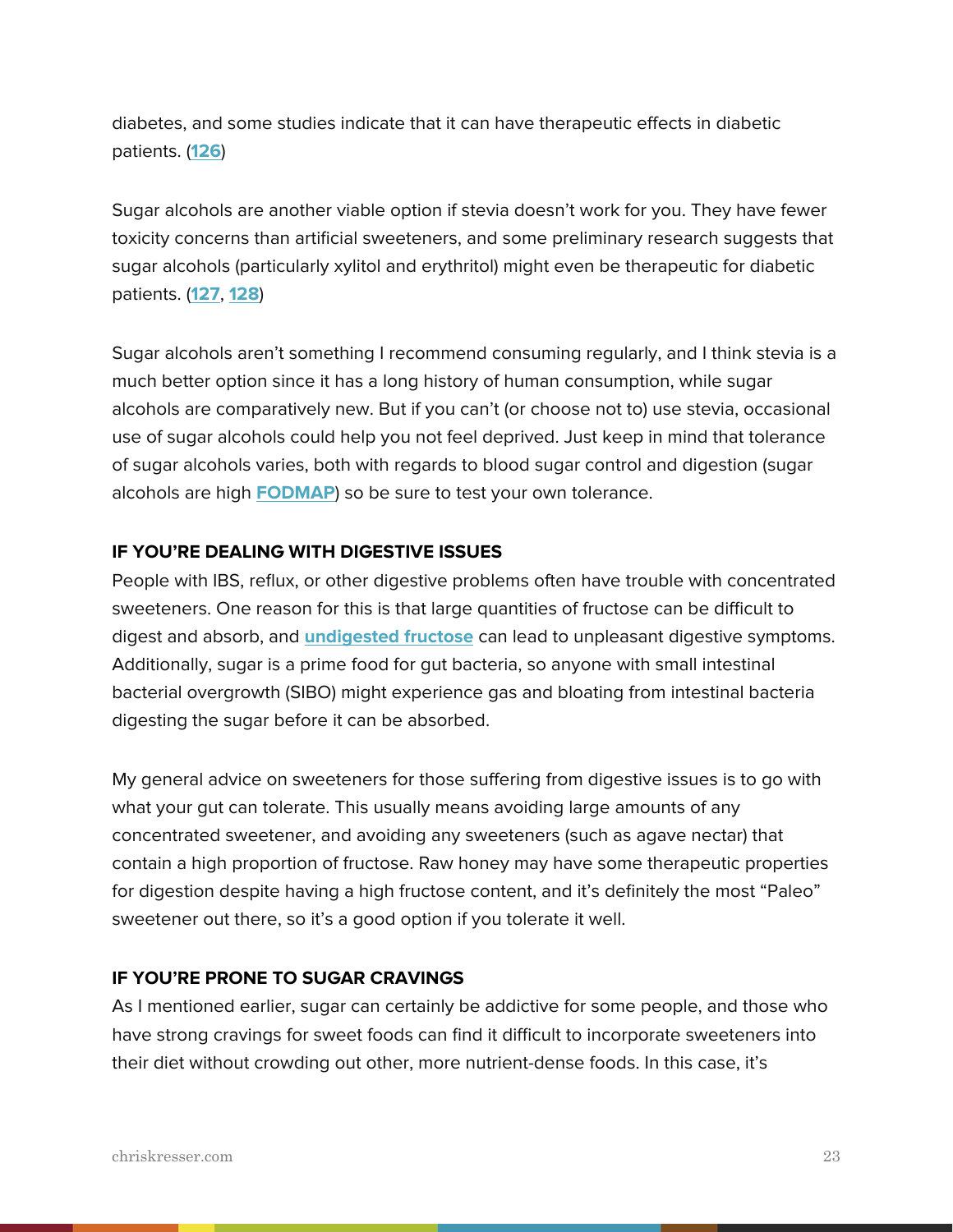probably best to avoid concentrated sweeteners altogether, but this is easier said than done when you have strong cravings!

If you struggle with sugar cravings or addiction, make sure you're getting enough healthy non-sweet carbs – especially dense sources like potatoes and other root vegetables, plantains, and white rice (if you tolerate it). A simple need for carbs can often manifest as cravings for sweets, so making sure you get plenty of healthy carbs can prevent bingeing on sugary foods.

When you do want something sweet, just eat some whole fruit! (Are you sensing a theme here?) However, it can be helpful for some people to restrict your fruit consumption to meal times, especially if you find yourself mindlessly snacking on fruit all day instead of eating other foods.

Another trick for addressing sugar cravings is eating a teaspoon or two of coconut oil. Coconut oil has medium chain triglycerides in it, which are a type of fatty acid that is rapidly absorbed and turned into usable energy.

#### **IF YOU JUST WANT TO OPTIMIZE YOUR HEALTH**

If you don't have any particular health concerns or goals, a variety of sweeteners can fit well into a healthy diet. Natural, minimally-refined sweeteners are the best choices, and honey, stevia, and molasses might even provide some health benefits. Although other natural sweeteners such as maple syrup or coconut sugar aren't significantly different from plain old white sugar on a nutritional basis, choosing natural sweeteners ensures that you avoid **[GMOs](http://chriskresser.com/are-gmos-safe)** and possible contaminants introduced during processing.

And it's always a good idea to eat foods that are as close to their whole, unrefined state as possible, even if modern research indicates that they affect the body the same way as more refined foods. That said, occasional consumption of refined sweeteners isn't something to worry about.